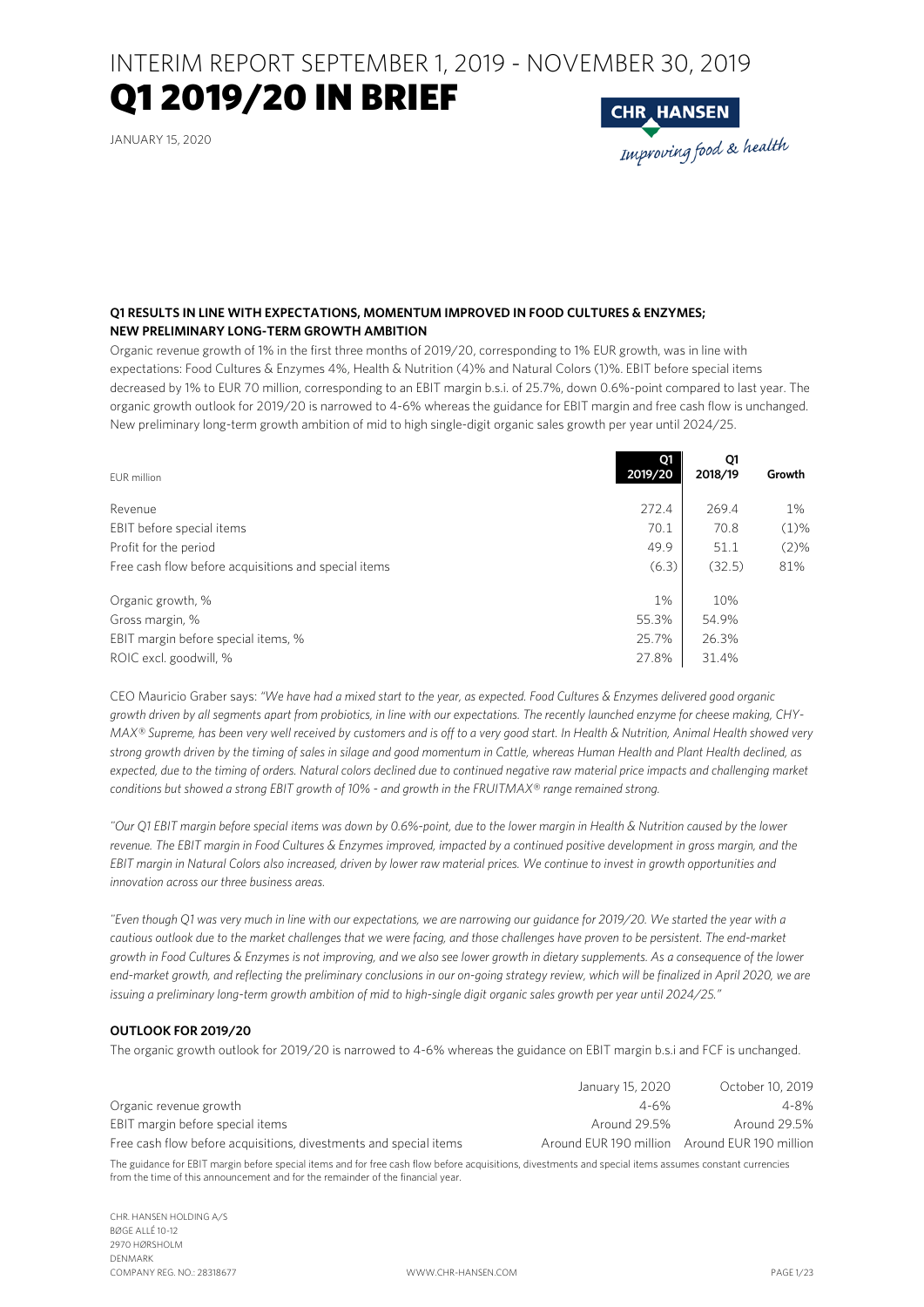# FINANCIAL HIGHLIGHTS AND KEY FIGURES

|                                                      | Q1<br>2019/20 | Q1<br>2018/19 | Growth  |
|------------------------------------------------------|---------------|---------------|---------|
| Income statement, EUR million                        |               |               |         |
| Revenue                                              | 272.4         | 269.4         | 1%      |
| Gross profit                                         | 150.7         | 147.9         | 2%      |
| EBITDA before special items                          | 88.8          | 86.4          | 3%      |
| EBIT before special items                            | 70.1          | 70.8          | $(1)$ % |
| Special items                                        | (0.8)         | (0.5)         | n/a     |
| EBIT                                                 | 69.3          | 70.3          | $(1)$ % |
| Profit for the period                                | 49.9          | 51.1          | (2)%    |
| Financial position, EUR million                      |               |               |         |
| Total assets                                         | 2,096.8       | 1,877.7       |         |
| Invested capital                                     | 1,816.3       | 1,706.3       |         |
| Net working capital                                  | 244.1         | 231.1         |         |
| Equity                                               | 727.2         | 713.1         |         |
| Net interest-bearing debt                            | 792.8         | 714.1         |         |
| Cash flow and investments, EUR million               |               |               |         |
| Cash flow from operating activities                  | 21.9          | (3.1)         | 806%    |
| Cash flow used for investing activities              | (29.0)        | (39.2)        | 26%     |
| Free cash flow                                       | (7.1)         | (42.3)        | 83%     |
| Free cash flow before acquisitions and special items | (6.3)         | (32.5)        | 81%     |
| Earnings per share, EUR                              |               |               |         |
| EPS, diluted                                         | 0.38          | 0.39          | (3)%    |
| Key ratios                                           |               |               |         |
| Organic growth, % *                                  | 1             | 10            |         |
| Gross margin, %                                      | 55.3          | 54.9          |         |
| Operating expenses, %                                | 29.6          | 28.6          |         |
| EBITDA margin before special items, %                | 32.6          | 32.1          |         |
| EBIT margin before special items, %                  | 25.7          | 26.3          |         |
| EBIT margin, %                                       | 25.4          | 26.1          |         |
| ROIC excl. goodwill, %                               | 27.8          | 31.4          |         |
| ROIC, %                                              | 15.7          | 17.0          |         |
| NWC, %                                               | 21.0          | 20.8          |         |
| R&D, %                                               | 8.4           | 7.8           |         |
| Capital expenditures, %                              | 10.6          | 11.1          |         |
| Net debt to EBITDA before special items              | 1.9x          | 1.8x          |         |

\*Organic growth: Increase in revenue adjusted for sales reduction, acquisitions and divestments, and measured in local currency.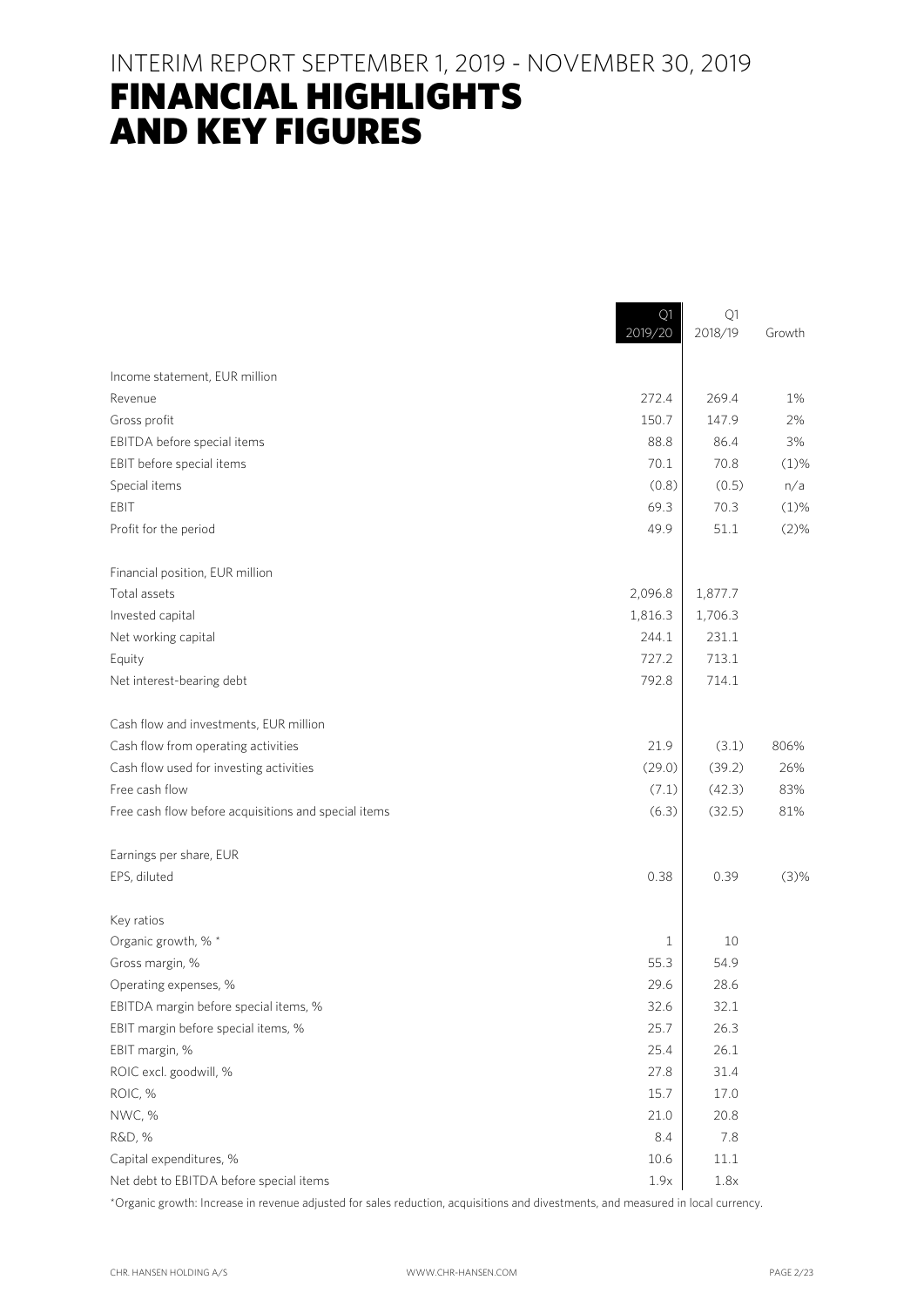# INTERIM REPORT SEPTEMBER 1, 2019 - NOVEMBER 30, 2019 Q1 2019/20 RESULTS

#### 3% 4% (3)% (1)% 1% 1% (4)% (1)% (10)%  $(5)%$  $\bigcap_{\alpha}$ 5% 10% 15% 20% 25% FC&E H&N NCD CH Group EUR growth **Organic growth**

# **MARKET DEVELOPMENT**

The end markets for fermented milk grew by 1-2% in the first three months of 2019/20, driven by Asia-Pacific and Latin America, while Europe, Middle East and Africa was flat, and the US declined slightly.

The global production of cheese grew by around 1%, primarily driven by North America and Latin America. Globally, pricing structures still favor cheese production over available alternatives.

The overall market for probiotics for human health is estimated to have grown by 5-7%, with the strongest growth in infant formula applications and a lower momentum in the market for dietary supplements.

The market for microbial-based solutions for animal health developed favorably overall, supported by an increased focus on reducing the use of antibiotics in livestock production. Milk prices in North America continued the improving momentum from previous quarters, which supported the probiotics business for dairy cattle.

Conversion to natural colors continued across most segments, particularly driven by coloring foodstuffs such as FRUITMAX®. Absent new regulation to influence conversion, consumer demand for cleaner food labels is a key driver for the inclusion of natural colors. Raw material prices for key pigments (carmine and annatto) declined in Q1, impacting the pricing environment for natural colors negatively.

### **REVENUE**

Organic growth was 1%, corresponding to a revenue increase of 1% to EUR 272 million. The organic growth was primarily driven by volume/mix effects, with a slight positive impact from price increases in local currencies.



| <b>REVENUE</b>           | 01<br>2019/20 |
|--------------------------|---------------|
|                          |               |
| Organic growth (vol/mix) | 1%            |
| Organic growth (price)   | 0%            |
| Organic growth           | 1%            |
| Currencies               | 0%            |
| <b>EUR</b> growth        | 1%            |

# **REVENUE BY REGION**

# **EMEA (Europe, Middle East and Africa)**

Organic growth was (4)% and adjusted for a positive currency impact of 1% corresponded to a revenue decrease of 3%. Food Cultures & Enzymes delivered good growth, while Health & Nutrition and Natural Colors declined. Health & Nutrition declined primarily due to the timing of orders from key customers in Human Health. Natural Colors declined due to lower raw material prices and lower volumes in selected pigments.

#### **North America**

Organic growth was 7% and adjusted for a positive currency impact of 4% corresponded to a revenue increase of 11%. Organic growth was driven by very strong growth in Health & Nutrition primarily due to very strong growth in Animal Health driven by Cattle, but also by strong growth in Human Health. Natural Colors delivered good growth driven by FRUITMAX®, while Food Cultures & Enzymes was flat.

#### **APAC (Asia-Pacific)**

Organic growth was (2)% and adjusted for a positive currency impact of 1% corresponded to a revenue decrease of 1%. Food Cultures & Enzymes grew slightly as strong growth in fermented milk in China was partly offset by a decline in probiotics. Health & Nutrition declined due to the timing of orders in Human Health, and a very high comparable from last year, while Natural Colors was flat.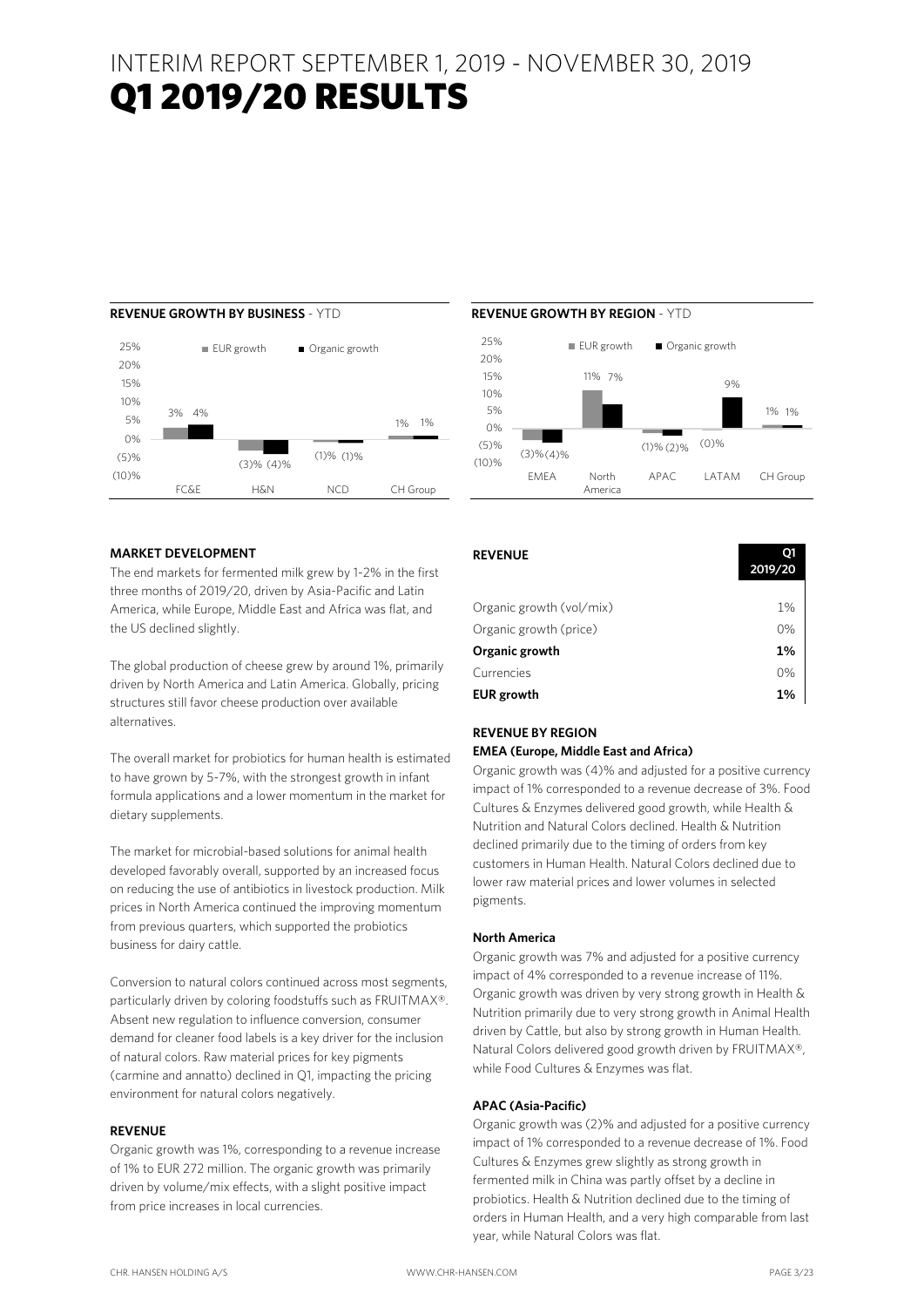# INTERIM REPORT SEPTEMBER 1, 2019 - NOVEMBER 30, 2019 Q1 2019/20 RESULTS

### **LATAM (Latin America)**

Organic growth was 9% and adjusted for a negative currency impact of 9% corresponded to a revenue on par with last year. EUR-based pricing contributed positively to the organic growth. Organic growth was driven by very strong growth in Food Cultures & Enzymes, driven especially by the successful launch of CHY-MAX® Supreme, and solid growth in Natural Colors driven by customer wins. Health & Nutrition declined, as expected, due to timing of orders in Plant Health.

### **GROSS PROFIT**

Gross profit was EUR 151 million, a 2% increase from EUR 148 million in the first three months of 2018/19. The gross margin increased by 0.4%-point to 55.3%, driven by Food Cultures & Enzymes and Natural Colors and partly offset by Health & Nutrition. In Food Cultures & Enzymes, scalability benefits drove the margin improvement and in Natural Colors lower raw material prices drove the margin increase. In Health & Nutrition the reduced sales volumes impacted the gross margin negatively.

#### **OPERATING EXPENSES (% OF REVENUE)**

Operating expenses totaled EUR 81 million (29.6% of revenue), compared to EUR 77 million (28.6%) in the first three months of 2018/19.

Research & development (R&D) expenses including amortization and depreciation amounted to EUR 22 million (8.1%), compared to EUR 19 million (7.2%) in the first three months of 2018/19.

Total R&D expenditures incurred amounted to EUR 23 million (8.4%), compared to EUR 21 million (7.8%) in the first three months of 2018/19. The increase in cost relative to sales was in part driven by the low revenue growth and the increase of EUR 2 million was driven by increased activities in Food Cultures & Enzymes and Plant Health.

| FUR million                          | 01<br>2019/20 | Q1<br>2018/19 |
|--------------------------------------|---------------|---------------|
| R&D expenses (P&L)                   | 22.0          | 19.3          |
| - Amortization                       | 1.9           | 1.8           |
| - Impairment                         |               |               |
| + Capitalization                     | 27            | 3.4           |
| <b>R&amp;D</b> expenditures incurred | 22.8          | 20.9          |

Sales & marketing expenses amounted to EUR 41 million (15.1%), compared to EUR 39 million (14.4%) in the first three months of 2018/19. The increase was primarily driven by

higher activity levels in Food Cultures & Enzymes and Natural Colors.

Administrative expenses were EUR 18 million (6.5%), compared to EUR 19 million (7.2%) in the first three months of 2018/19.

Net other operating income was EUR 0 million, compared to EUR 1 million in the first three months of 2018/19.

#### **OPERATING PROFIT (EBIT) BEFORE SPECIAL ITEMS**

EBIT before special items amounted to EUR 70 million, compared to EUR 71 million in the first three months of 2018/19, a decrease of 1%. The decrease was driven by Health & Nutrition and partly offset by Food Cultures & Enzymes and Natural Colors.

The EBIT margin before special items was 25.7%, down 0.6%-point from 26.3% in the first three months of 2018/19. EBIT margins in Food Cultures & Enzymes and Natural Colors increased, and the margin in Health & Nutrition decreased compared to last year. Currencies had a negligible impact.

### **SPECIAL ITEMS**

Special items were EUR 1 million, on par with the first three months of 2018/19, primarily related to costs associated with Bacthera, the recently launched JV with Lonza AG.

#### **OPERATING PROFIT (EBIT)**

EBIT amounted to EUR 69 million, compared to EUR 70 million, and the EBIT margin was 25.4%, compared to 26.1% in the first three months of 2018/19.

### **NET FINANCIALS, SHARE OF JV AND TAX**

Net financial expenses amounted to EUR 3 million, compared to EUR 4 million in the first three months of 2018/19. Net interest expenses were EUR 1 million, down from EUR 3 million last year. The interest expense from the implementation of IFRS 16 leasing was less than EUR 1 million.

The net impact from exchange rate adjustments was negative at EUR 1 million, mainly due to unrealized losses from DKK depreciating against EUR.

The Bacthera JV produced a EUR 2 million loss to Chr. Hansen. The JV was launched in September 2019, so there is no comparison from last year. The loss was as expected.

Income taxes were EUR 15 million, equivalent to an effective tax rate of 23%, unchanged compared to the first three months of 2018/19.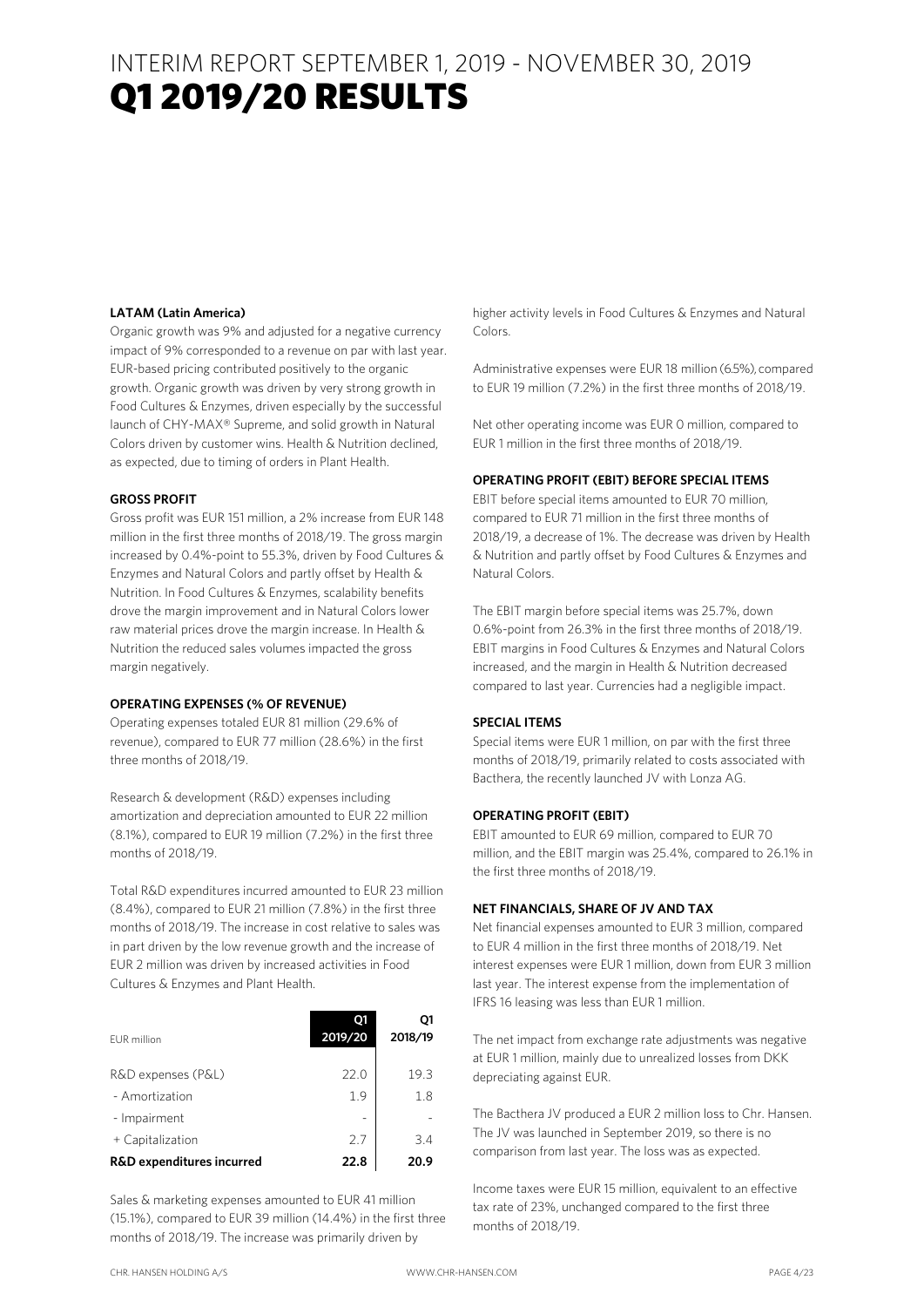# INTERIM REPORT SEPTEMBER 1, 2019 - NOVEMBER 30, 2019 Q1 2019/20 RESULTS



### **PROFIT FOR THE PERIOD**

Profit for the period was EUR 50 million, compared to EUR 51 million in the first three months of 2018/19.

### **ASSETS**

At November 30, 2019, total assets amounted to EUR 2,097 million, compared to EUR 1,878 million the year before.

Total non-current assets amounted to EUR 1,641 million, compared to EUR 1,482 million at November 30, 2018. Property, plant and equipment increased by EUR 154 million, while intangible assets were unchanged. The increase was driven by the sale-and-lease-back of the Company's main site in Hørsholm, Denmark, and the implementation of IFRS 16 for leased assets, in total around EUR 100 million, and as well as investments in the microbial platform.

Total current assets amounted to EUR 456 million, compared to EUR 395 million at November 30, 2018. Inventories increased by EUR 12 million, or 7%, and receivables were up by EUR 14 million, or 8%. Cash increased by EUR 34 million to EUR 83 million.

## **NET WORKING CAPITAL**

Net working capital was EUR 244 million, or 21.0% of revenue, compared to EUR 231 million, or 20.8%, in the first three months of 2018/19. The increase in the percentage of revenue was due to higher inventories and receivables, but partly offset by higher trade payables.

### **EQUITY**

Total equity amounted to EUR 727 million at November 30, 2019, compared to EUR 713 million a year earlier. An ordinary dividend for the 2018/19 financial year totaling EUR 124 million was paid out on December 2, 2019.



### **NET DEBT**

Net interest-bearing debt amounted to EUR 799 million, or 1.9x EBITDA, compared to EUR 714 million, or 1.8x EBITDA last year.

## **RETURN ON INVESTED CAPITAL (ROIC) EXCLUDING GOODWILL**

The return on invested capital excluding goodwill was 27.8%, compared to 31.4% in the first three months of 2018/19. More than 1%-point of the decline in ROIC was due to the implementation of IFRS 16. Invested capital excluding goodwill increased to EUR 1,043 million (including IFRS 16 leased assets, app. EUR 44 million), compared to EUR 936 million last year, mainly due to investments in the microbial production platform.

### **CASH FLOW**

Cash flow from operating activities was an inflow of EUR 22 million, compared to an outflow of EUR 3 million in the first three months of 2018/19. The improvement was driven by a favorable change in net working capital and lower taxes paid.

Cash flow used for operational investing activities was EUR 29 million, or 10.6% of revenue, compared to EUR 30 million, or 11.1% of revenue, in the first three months of 2018/19.

Free cash flow before acquisitions and special items was an outflow of EUR 6 million, compared to an outflow of EUR 33 million from the first three months of 2018/19. The improvement was driven by the positive cash flow from operating activities.

Investments in associates was EUR 6 million and represented the investment in the Bacthera JV.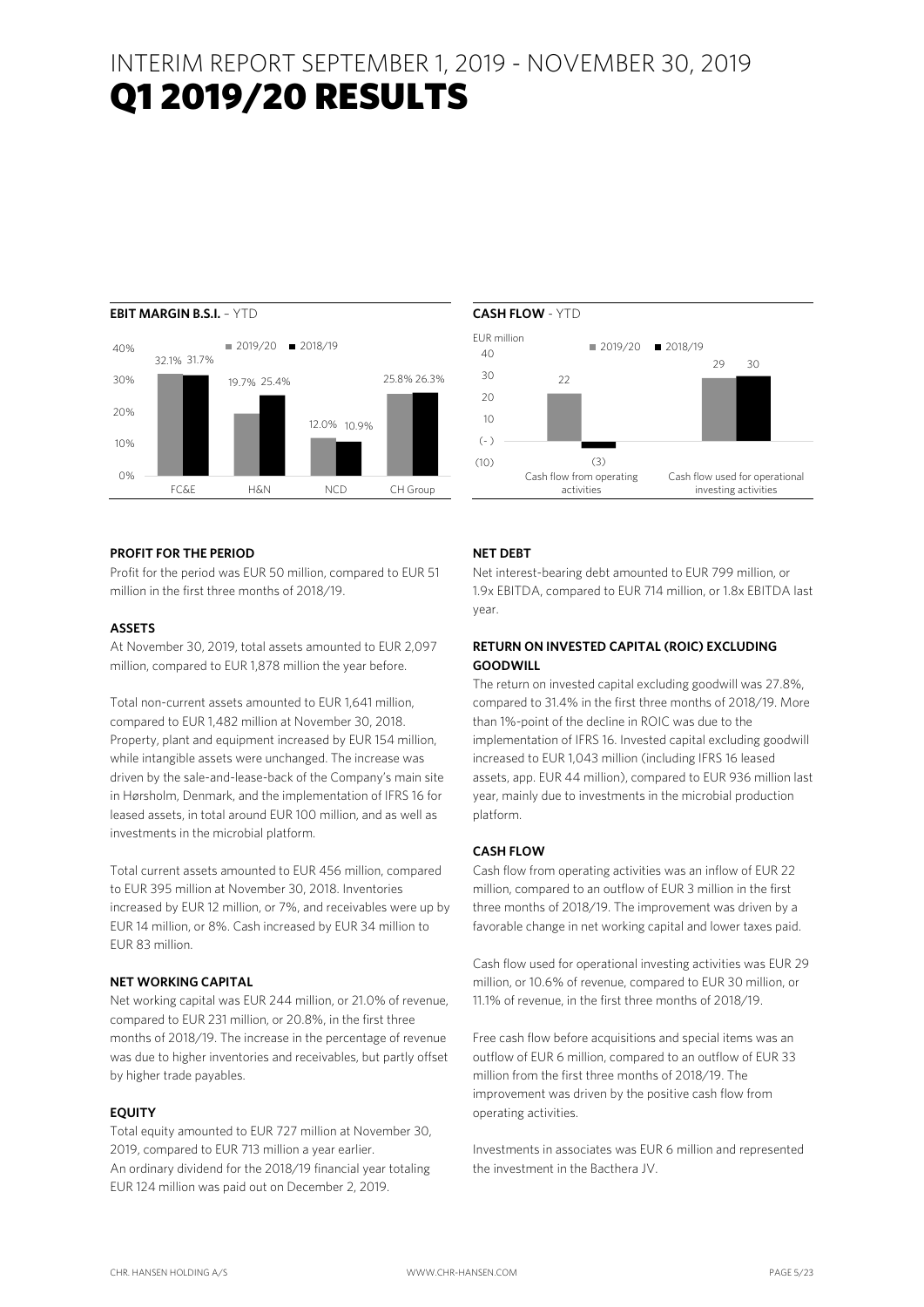# FOOD CULTURES & ENZYMES

### **61% OF REVENUE**

| EUR million             | Q1<br>2019/20 | Q1<br>2018/19 |
|-------------------------|---------------|---------------|
| Revenue                 | 166.1         | 161.0         |
| Organic growth          | 4%            | 10%           |
| EBIT                    | 53.2          | 50.9          |
| EBIT margin             | 32.1%         | 31.7%         |
| ROIC excluding goodwill | 36.7%         | 39.0%         |



# **REVENUE**

Organic growth for the first three months of 2019/20 was 4% corresponding to a revenue increase of 4%. Organic growth comprised 3% from volume/mix and 1% from price increases in local currencies. The price increases were achieved through a combination of like-for-like price increases and by using EUR-based pricing in certain countries.

The organic growth was primarily driven by solid growth in fermented milk, enzymes, wine and meat cultures. In enzymes, growth was driven by the launch of CHY-MAX® Supreme, and by continued growth of the NOLA® Fit lactase enzyme. Cheese delivered good growth, while probiotics declined. As expected,

the normalization of inventory levels in the distribution chain impacted growth negatively (by an estimated 2%-points).

Bioprotective cultures delivered organic growth of approximately 10%. Growth was driven by the existing segments within fermented milk and meat, and was primarily driven by 2<sup>nd</sup> generation products.

### **EBIT**

EBIT amounted to EUR 53 million, compared to EUR 51 million in the first three months of 2018/19. The EBIT margin was 32.1%, up 0.4%-point compared to last year. The increase was driven primarily by scalability benefits in production.

### **ROIC EXCLUDING GOODWILL**

The return on invested capital excluding goodwill was 36.7%, compared to 39.0% in 2018/19. More than 1%-point of the decline in ROIC was due to the implementation of IFRS 16. Invested capital excluding goodwill increased by EUR 66 million, or 11%, to EUR 604 million (including IFRS 16 leased assets, app. EUR 23 million). The increase was mainly due to investments in production capacity and lower trade payables.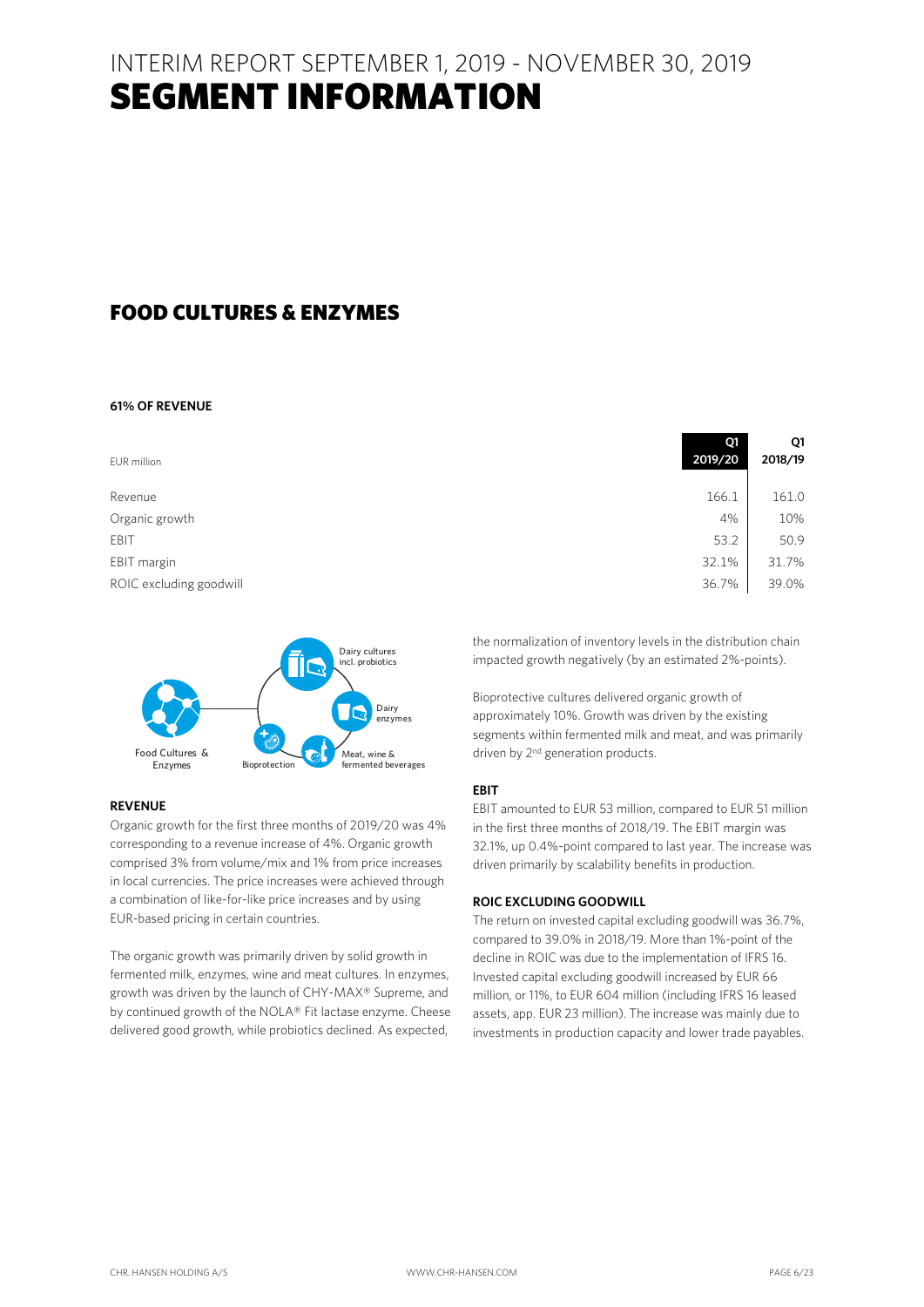# HEALTH & NUTRITION

### **20% OF REVENUE**

| EUR million             | --<br>2019/20 | . .<br>2018/19 |
|-------------------------|---------------|----------------|
| Revenue                 | 53.9          | 55.6           |
| Organic growth          | (4)%          | 17%            |
| EBIT                    | 10.6          | 14.2           |
| EBIT margin             | 19.6%         | 25.4%          |
| ROIC excluding goodwill | 14.7%         | 21.7%          |



# **REVENUE**

Organic growth for the first three months of 2019/20 was (4)% and adjusting for a positive currency impact of 1% corresponded to a revenue decrease of 3%, mainly due to volume/mix. Human Health declined, while Animal Health delivered very strong growth. Plant Health also declined, as expected, due to the timing of orders.

The decline in Human Health was primarily due to the timing of orders from key customers in infant formula, whereas dietary supplements declined due to the reduction of inventories by key customers. In Q1, Chr. Hansen launched a new probiotic blend to help support the health and development of intestines in pre-term infants.

Animal Health delivered very strong growth in Cattle while Poultry & Swine declined. Dairy farmer economics in North America have improved and sales were supported by the rollout of a new product, BOVAMINE® DAIRY PLUS probiotic. The late season in silage inoculants also had a positive impact in Q1. The negative developments in Poultry & Swine were primarily due to the timing of orders from distributors.

| 2019/20 | Ο1<br>2018/19 |
|---------|---------------|
| 53.9    | 55.6          |
| (4)%    | 17%           |
| 10.6    | 14.2          |
| 19.6%   | 25.4%         |
| 14.7%   | 21.7%         |

Plant Health declined as expected, as most of the sales for the year 2019/20 are expected in Q2-Q4. Growth in Plant Health for the full year is expected to be very strong driven by continuing growth in Quartzo™ and Presence™ in Latin America.

## **EBIT**

EBIT amounted to EUR 11 million, compared to EUR 14 million in Q1 2018/19. The EBIT margin was 19.6%, down 5.8%-points compared to last year. The decrease was due to the decline in the revenue and the slightly increased R&D expenses in Plant Health.

### **ROIC EXCLUDING GOODWILL**

The return on invested capital excluding goodwill was 14.7%, compared to 21.7% in 2018/19. App. 1%-point of the decline in ROIC was due to the implementation of IFRS 16. Invested capital excluding goodwill increased by EUR 18 million, or 6%, to EUR 282 million (including IFRS 16 leased assets, app. EUR 7 million). The increase was due to investments in production capacity for Human Health.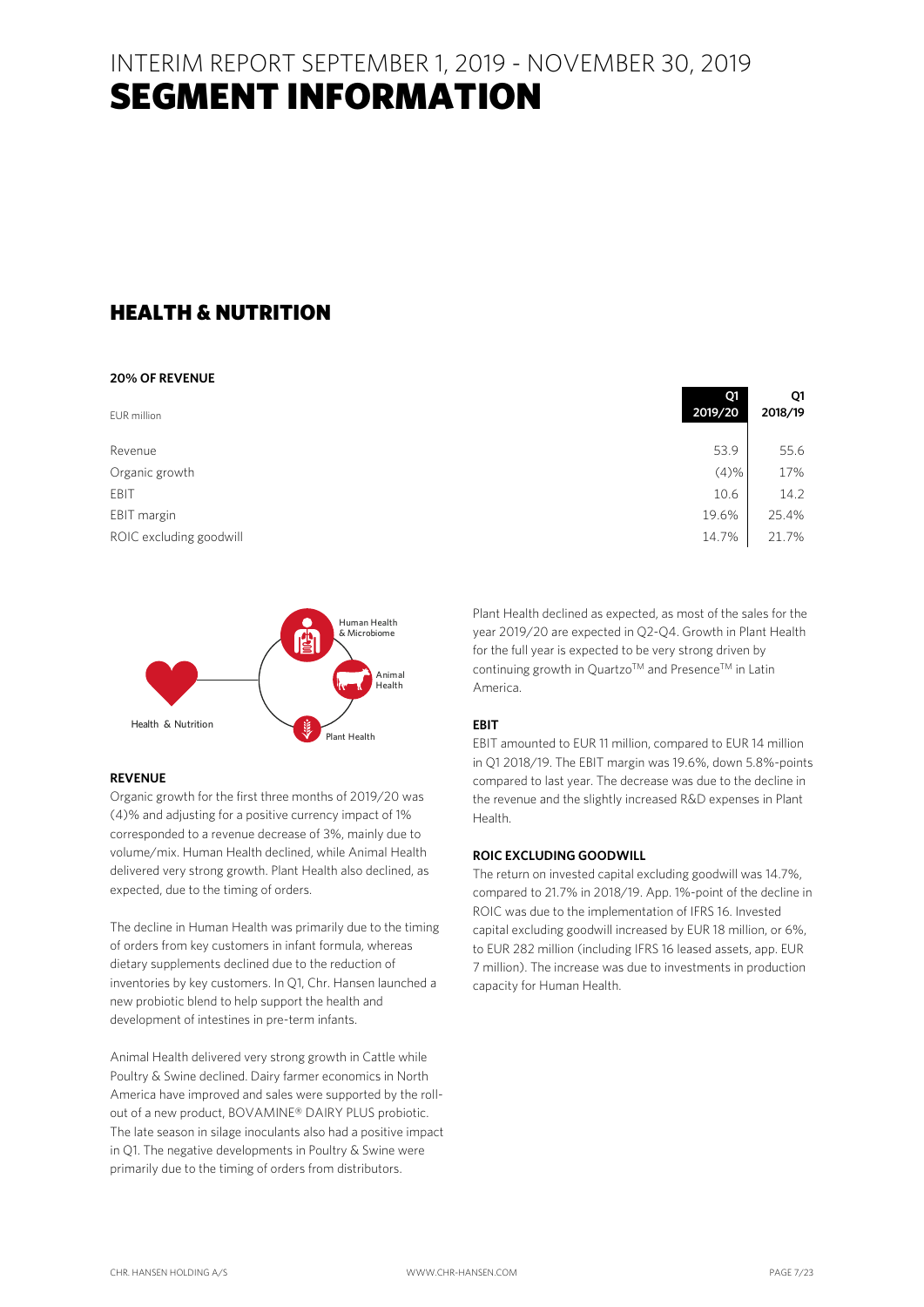# NATURAL COLORS

### **19% OF REVENUE**

EUR million

Revenue 52.4 52.8 Organic growth EBIT 6.3  $\vert$  5.7 EBIT margin 12.0% 10.9% 10.9% 10.9% 12.0% 12.0% 12.0% 12.0% 12.0% 12.0% 12.0% 12.0% 12.0% 12.0% 12.0% 12.0% 12.0% 12.0% 12.0% 12.0% 12.0% 12.0% 12.0% 12.0% 12.0% 12.0% 12.0% 12.0% 12.0% 12.0% 12.0% 12.0% 12.0% 12.0% 12.0% ROIC excluding goodwill Dairy & fruit prep



# **REVENUE**

Organic growth for the first three months of 2019/20 was (1)%, corresponding to a revenue decrease of 1%, primarily driven by lower prices.

FRUITMAX® continued to grow strongly, particularly in EMEA, but was offset by a decline in traditional natural colors, primarily driven by a continued decline in raw material prices for carmine and annatto, impacting pricing of natural colors negatively.

Organic growth was good in North America, solid in LATAM while APAC was flat and EMEA declined, mainly driven by lower raw material prices and a challenging economic climate in emerging markets impacting demand for natural colors.

| 2019/20 | Q1<br>2018/19 |
|---------|---------------|
|         |               |
| 52.4    | 52.8          |
| $(1)\%$ | 6%            |
| 6.3     | 5.7           |
| 12.0%   | 10.9%         |
| 17.8%   | 19.2%         |

# **EBIT**

EBIT amounted to EUR 6 million, compared to EUR 6 million in Q1 2018/19. The EBIT margin was 12.0%, up 1.1%-points compared to last year. The increase was mainly due to lower raw material prices.

# **ROIC EXCLUDING GOODWILL**

The return on invested capital was 17.8%, compared to 19.2% in 2018/19. App. 1%-point of the decline in ROIC was due to the implementation of IFRS 16. Invested capital increased by EUR 29 million, or 22%, to EUR 158 million (including IFRS 16 leased assets, app. EUR 14 million). The increase was primarily driven by the investments in the US footprint and new investments in the application center in France.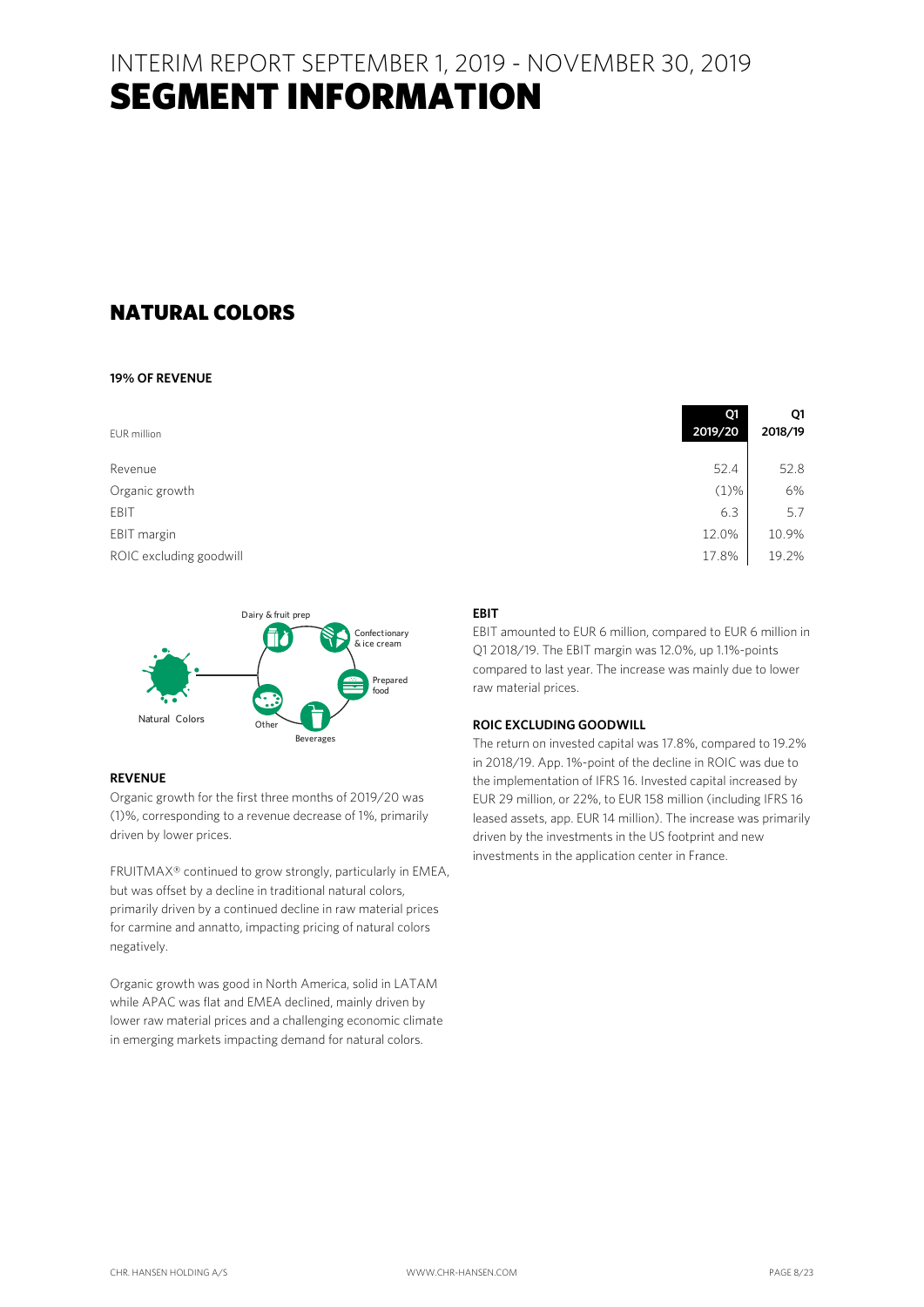# INTERIM REPORT SEPTEMBER 1, 2019 - NOVEMBER 30, 2019 OUTLOOK **RESULTS**

### **OUTLOOK FOR 2019/20: ORGANIC REVENUE GROWTH**

For 2019/20, organic growth is narrowed to 4-6% (previously 4-8%), with a neutral impact from EUR pricing.

In the remaining nine months of the year, Food Cultures & Enzymes and Health & Nutrition combined are expected to grow around 7%. Despite the lower momentum in dairy endmarket growth, Food Cultures & Enzymes is expected to grow 5-6%, significantly above the end market growth, which is around 1%-point less than previously assumed. Continued momentum in recently launched innovation, such as CHY-MAX® Supreme and NOLA® Fit, and strong execution on the commercial pipeline will be the key growth drivers. Growth expectations for Human Health have also been lowered, as customer projects in dietary supplements have been delayed due to lower growth in the end-market. Expectations for Animal Health and Plant Health are largely unchanged, as both are expected to deliver strong growth. Natural Colors is still expected to grow low to mid-single-digit in the remaining nine months of the year, driven primarily by continued growth in FRUITMAX® but partly offset by lower raw material prices leading to lower sales prices.

### **EBIT MARGIN BEFORE SPECIAL ITEMS (B.S.I.)**

The EBIT margin b.s.i. is still expected to be around 29.5%. Increased utilization of production capacity in Food Cultures & Enzymes will have a positive impact on the margin, which is expected to be offset by investments in the lighthouse projects and other strategic priorities.

### **FREE CASH FLOW**

Free cash flow before acquisitions and special items is still expected to be around EUR 190 million. Cash flow used for operational investment activities is expected to be higher than the EUR 139 million realized in 2018/19 (excluding the proceeds from the sale-and-lease-back), primarily related to investment phasing from 2018/19 to 2019/20.

### **ASSUMPTIONS**

The outlook is based on constant currencies and stable raw material prices and assumes no acquisitions. The outlook is also based on the current political and economic environment. Any deterioration in the political and economic climate might impact the outlook negatively. This includes, but is not limited to, the economic climate in several emerging markets, such as China, Turkey, Brazil and Argentina; the risk of a global economic recession; the overall situation in the Middle East, including any potential sanctions; a deepening of the US-China trade tension; an escalation of the US-EU tariff situation; and a no-deal Brexit scenario.

### **LONG TERM FINANCIAL AMBITIONS**

As part of the two-year strategy cycle operated by Chr. Hansen, the company has in the past months worked in-depth with analyzing the dynamics in the end-markets that it serves. As a part of this analysis, a thorough review of the growth opportunities in the existing segments, the products in the R&D pipeline and current customer initiatives has been undertaken. Although Chr. Hansen remains very excited about the opportunities of our technology platform, our innovation capabilities and our market-leading position, the preliminary conclusions do not support maintaining the existing long-term organic growth ambition of 8-10% for the group until 2021/22.

The on-going strategy work will conclude in April 2020, at which time a new set of long-term financial ambitions is expected to be confirmed and announced. Until then, Chr. Hansen will issue a preliminary, long-term growth ambition for the period until 2024/25 for the group to grow organically at mid to high single-digit per year, primarily reflecting lower end market growth across several of our business segments incl. dairy, dietary supplements and natural colors. Specifically, for Food Cultures & Enzymes we forecast a fundamental market growth of around 2% (compared to around 3% at the time of the capital market day in April 2018), and with an ambition for Food Cultures & Enzymes to continue to deliver significantly above market growth.

The Group's ambitions on EBIT margin and free cash flow until 2021/22 is maintained but will be reviewed alongside the new growth ambition and announced in April 2020.

## **SENSITIVITY**

Chr. Hansen is a global company serving more than 140 countries through subsidiaries in more than 30 countries.

The most significant currency exposure relates to USD, which accounts for around 30% of revenue, while exposure to other currencies is more modest. A 5% decrease in the EUR/USD exchange rate would impact revenue measured in EUR negatively by EUR 15-20 million.

Organic revenue growth is sensitive to exchange rate fluctuations in currencies for which Chr. Hansen applies a EUR-based pricing model, and to changes in raw material prices for Natural Colors as some contracts are adjusted for movements in raw material prices.

The EBIT margin is also sensitive to exchange rate fluctuations and to changes in raw material prices for Natural Colors. Production in the US and sourcing in USD only partly offset the impact on revenue from changes in the EUR/USD exchange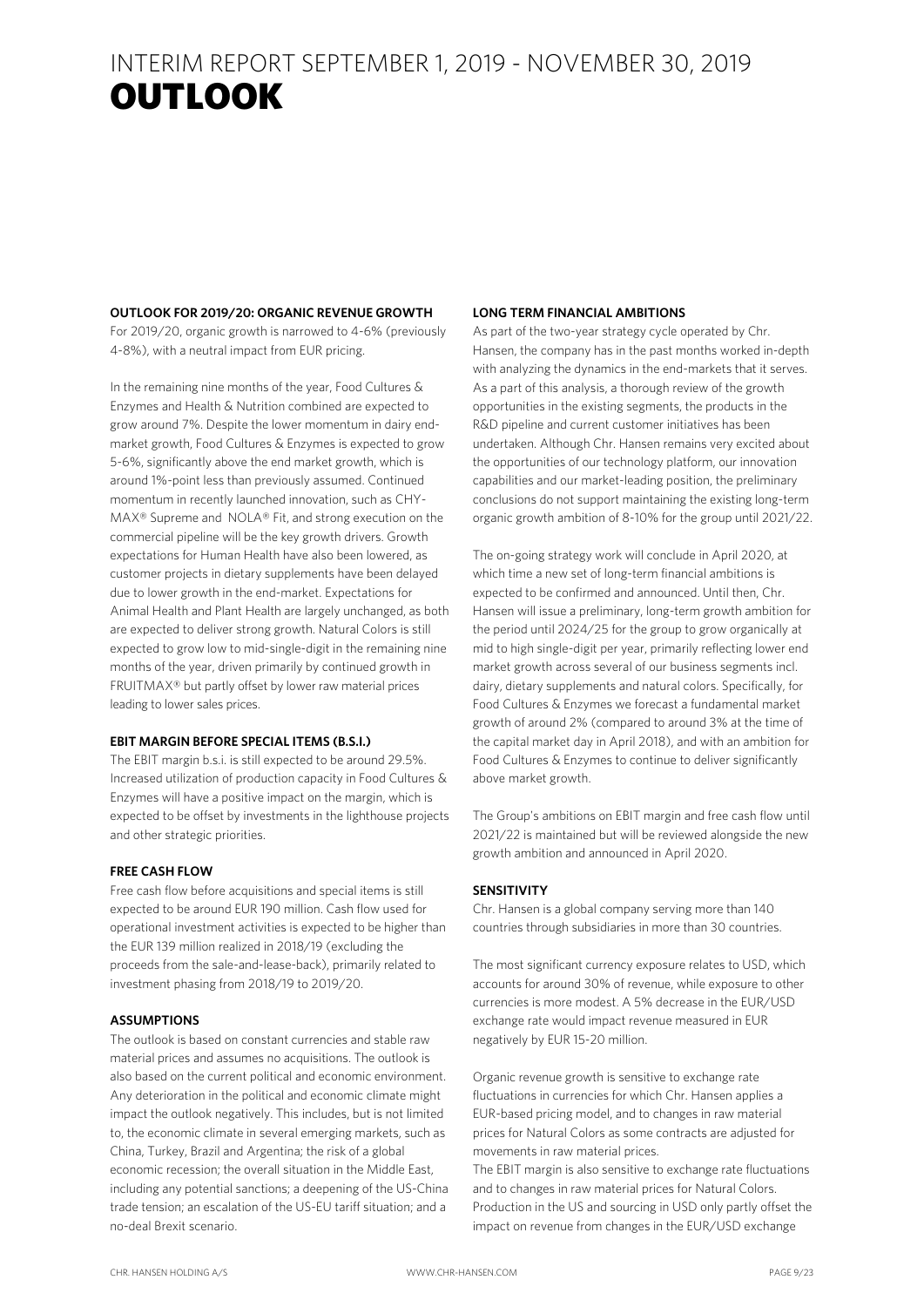# INTERIM REPORT SEPTEMBER 1, 2019 - NOVEMBER 30, 2019 OUTLOOK DIE DIE SOOK

rate. Therefore, the relative EBIT exposure is higher than the revenue exposure. A 5% decrease in the EUR/USD exchange rate would impact EBIT negatively by roughly half of the revenue impact.

The sensitivity to currency also applies to the free cash flow.

The use of currency hedging of balance sheet exposures and future cash flows is described in note 4.3 to the Consolidated Financial Statements 2018/19.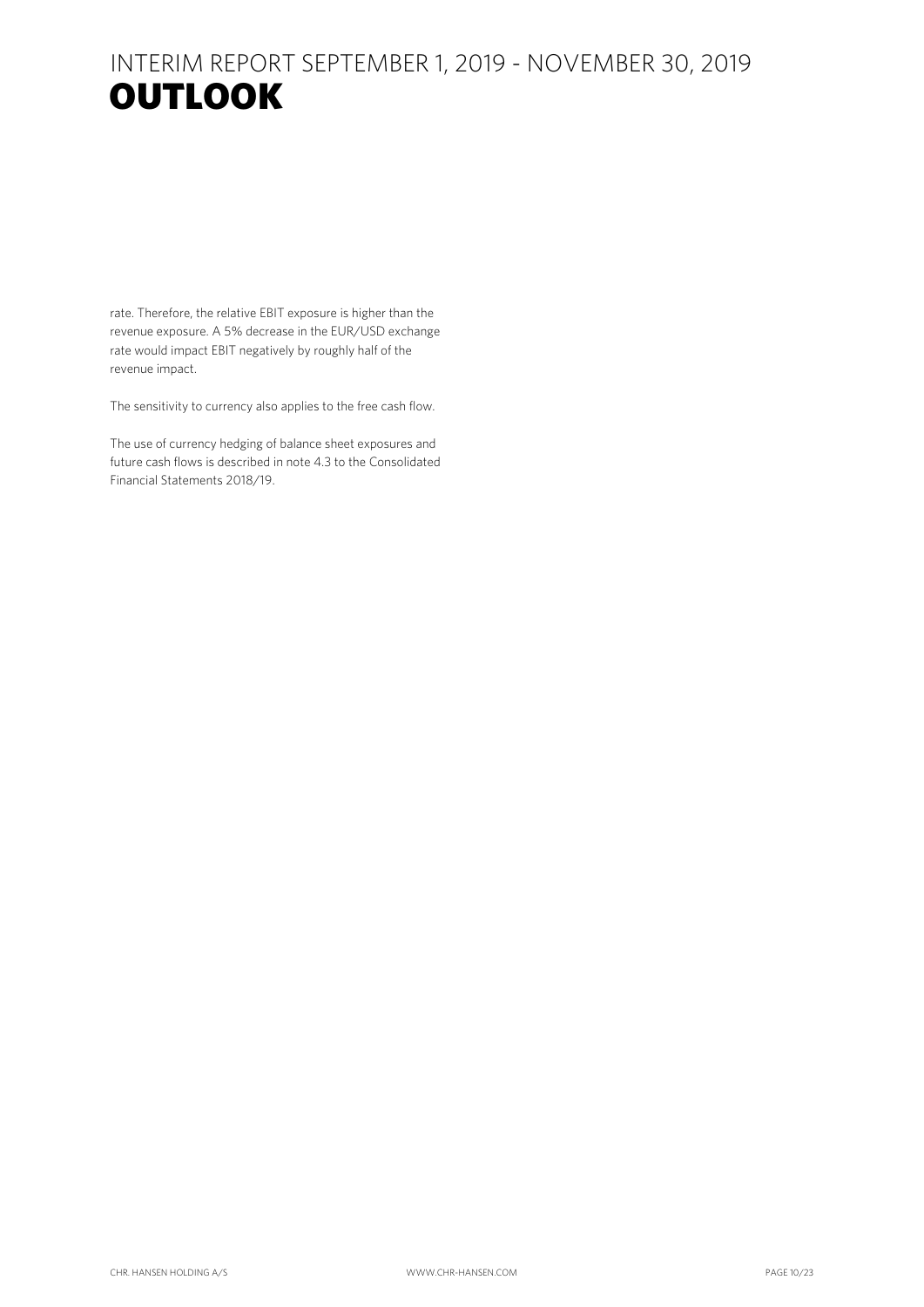# STATEMENT OF THE BOARD OF DIRECTORS AND EXECUTIVE BOARD

Today, the Board of Directors and Executive Board have considered and approved the interim report for Chr. Hansen Holding A/S for the period September 1, 2019 to November 30, 2019. The interim report has not been audited or reviewed by the Company's independent auditors.

The unaudited interim report has been prepared in accordance with International Financial Reporting Standards and IAS 34 as adopted by the EU, and additional Danish regulations.

In our opinion, the accounting policies used are appropriate and the overall presentation of the interim report is adequate. Furthermore, the interim report gives a true and fair view of the Group's assets, liabilities and financial position at November 30, 2019, and of the results of the Group's operations and cash flow for the period September 1, 2019 to November 30, 2019.

We further consider that the Management's Review in the preceding pages includes a true and fair account of the development and performance of the Group, the results for the period and the financial position, together with a description of the principal risks and uncertainties that the Group faces, in accordance with Danish disclosure requirements for listed companies. Besides what has been disclosed in this report, no changes in the Group's most significant risks and uncertainties have occurred relative to what was disclosed in the Annual Report of Chr. Hansen Holding A/S for 2018/19.

Hørsholm, January 15, 2020

#### Executive Board

| Mauricio Graber<br>President and CEO | Søren Westh Lonning<br><b>CFO</b> | Thomas Schäfer<br><b>CSO</b> |                |
|--------------------------------------|-----------------------------------|------------------------------|----------------|
| <b>Board of Directors</b>            |                                   |                              |                |
| Dominique Reiniche<br>Chair          | Jesper Brandgaard<br>Vice Chair   | Luis Cantarell               | Lisbeth Grubov |
| Charlotte Hemmingsen                 | Heidi Kleinbach-Sauter            | Niels Peder Nielsen          | Per Poulsen    |
| Kim Ib Sørensen                      | Kristian Villumsen                | Mark Wilson                  |                |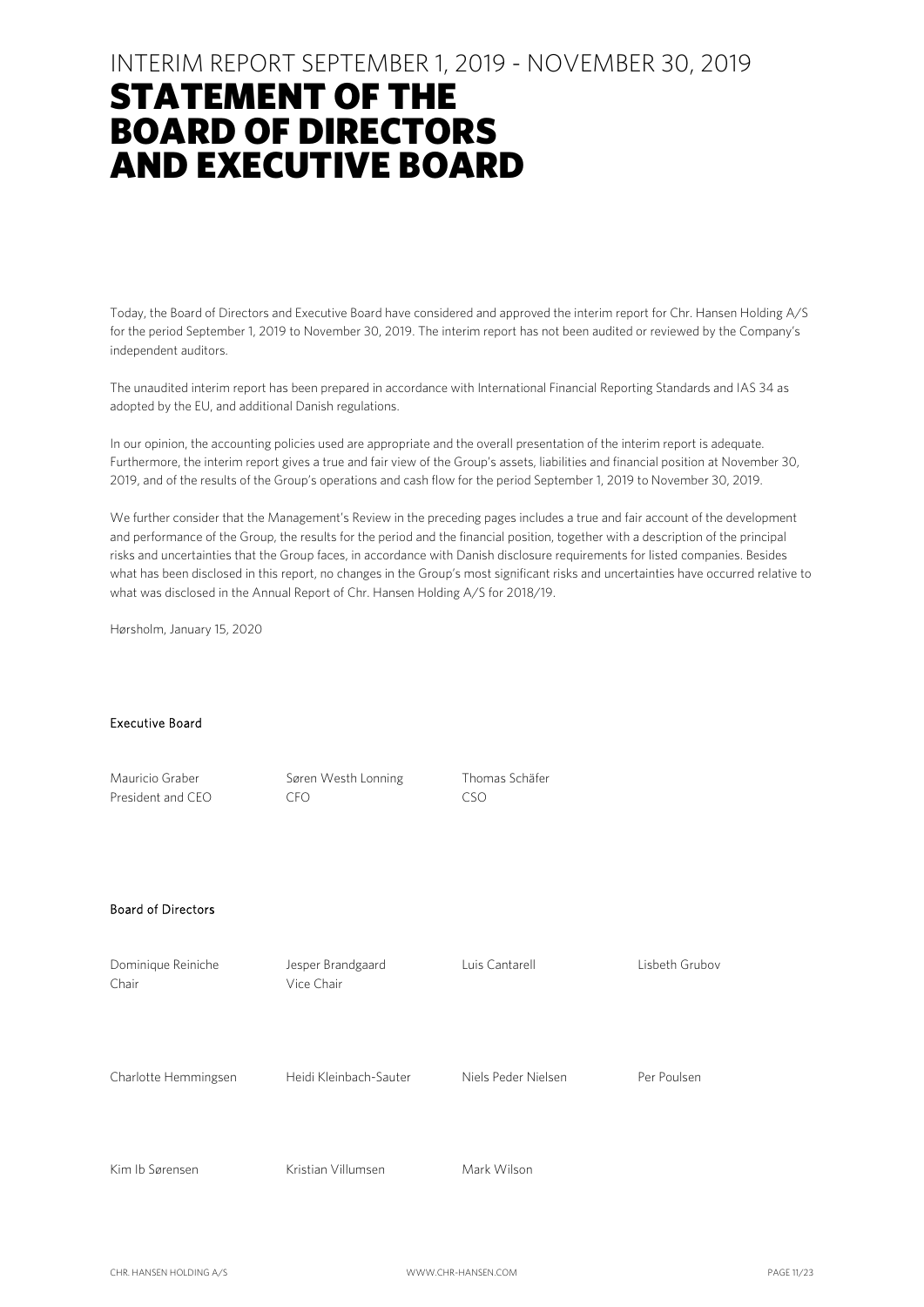# ADDITIONAL INFORMATION

### **CONFERENCE CALL**

Chr. Hansen will host a conference call on January 15, 2020 at 10:00 am CET. The conference call can be accessed via the Company's website, www.chr-hansen.com.

For further information, please contact:

Martin Riise, Head of IR +45 53 39 22 50

Annika Stern, IR Officer +45 23 99 23 82

### **FINANCIAL CALENDAR**

April 16, 2020 Interim Report Q2 2019/20 July 2, 2020 Interim Report Q3 2019/20 October 8, 2020 Annual Report 2019/20 November 25, 2020 Annual General Meeting 2020

# Company information

Chr. Hansen Holding A/S Bøge Allé 10-12 2970 Hørsholm Denmark Tel. +45 45 74 74 74 www.chr-hansen.com

Company reg. no.: 28318677

### **FORWARD-LOOKING STATEMENTS**

This report contains forward-looking statements. Such statements are subject to risks and uncertainties, as various factors, many of which are beyond the control of Chr. Hansen Holding A/S, may cause actual developments and results to differ materially from the expectations expressed in this report.

### **ABOUT CHR. HANSEN**

Chr. Hansen is a leading global bioscience company that develops natural ingredient solutions for the food, nutritional, pharmaceutical and agricultural industries. We develop and produce cultures, enzymes, probiotics and natural colors for a rich variety of foods, confectionery, beverages, dietary supplements and even animal feed and plant protection. Our product innovation is based on around 40,000 microbial strains – we like to refer to them as "good bacteria." Our solutions enable food manufacturers to produce more with less – while also reducing the use of chemicals and other synthetic additives – which makes our products highly relevant in today's world. Sustainability is an integral part of Chr. Hansen's vision to improve food and health. In 2019 Chr. Hansen was ranked as the world's most sustainable company by Corporate Knights thanks to our strong sustainability efforts and our many collaborative partnerships with our customers. We have been delivering value to our partners – and, ultimately, end consumers worldwide – for over 145 years. We are proud that more than 1 billion people consume products containing our natural ingredients every day.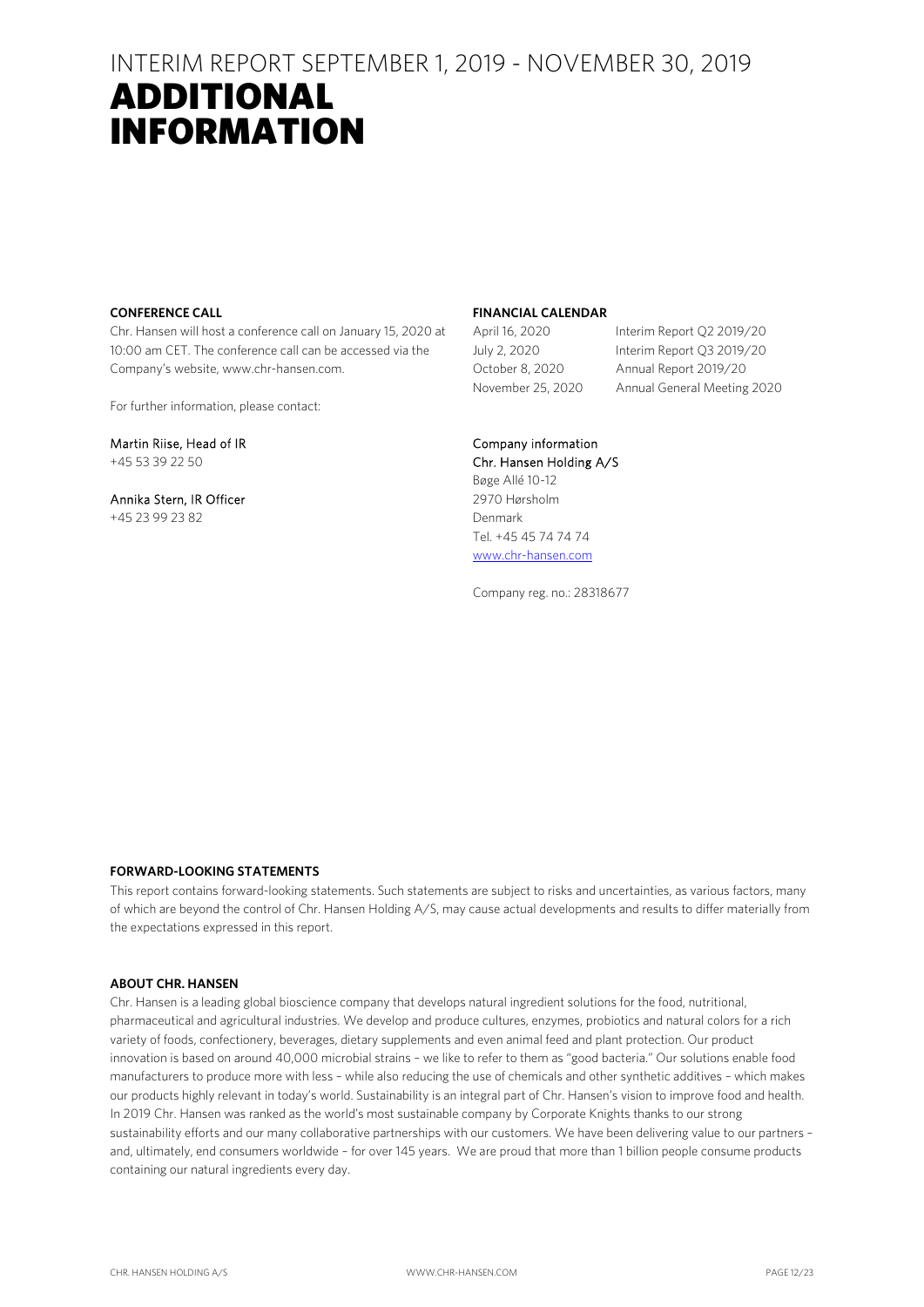INTERIM REPORT SEPTEMBER 1, 2019 - NOVEMBER 30, 2019 **INCOME STATEMENT** 

|                                            | Q1<br>2019/20 | Q1<br>2018/19 |
|--------------------------------------------|---------------|---------------|
| EUR million                                |               |               |
| <b>REVENUE</b>                             | 272.4         | 269.4         |
| Cost of sales                              | (121.7)       | (121.5)       |
| <b>Gross profit</b>                        | 150.7         | 147.9         |
| Research and development expenses          | (22.0)        | (19.3)        |
| Sales and marketing expenses               | (41.2)        | (38.9)        |
| Administrative expenses                    | (17.7)        | (19.4)        |
| Other operating income                     | 0.5           | 0.6           |
| Other operating expenses                   | (0.2)         | (0.1)         |
| Operating profit before special items      | 70.1          | 70.8          |
| Special items                              | (0.8)         | (0.5)         |
| <b>Operating profit (EBIT)</b>             | 69.3          | 70.3          |
| Net financial expenses                     | (2.8)         | (3.9)         |
| Share of loss of associates/joint ventures | (1.7)         |               |
| <b>Profit before tax</b>                   | 64.8          | 66.4          |
| Income taxes                               | (14.9)        | (15.3)        |
| Profit for the period                      | 49.9          | 51.1          |
| Attributable to:                           |               |               |
| Shareholders of Chr. Hansen Holding A/S    | 49.9          | 51.1          |
| Earnings per share (EUR)                   | 0.38          | 0.39          |
| Earnings per share, diluted (EUR)          | 0.38          | 0.39          |

 $\blacksquare$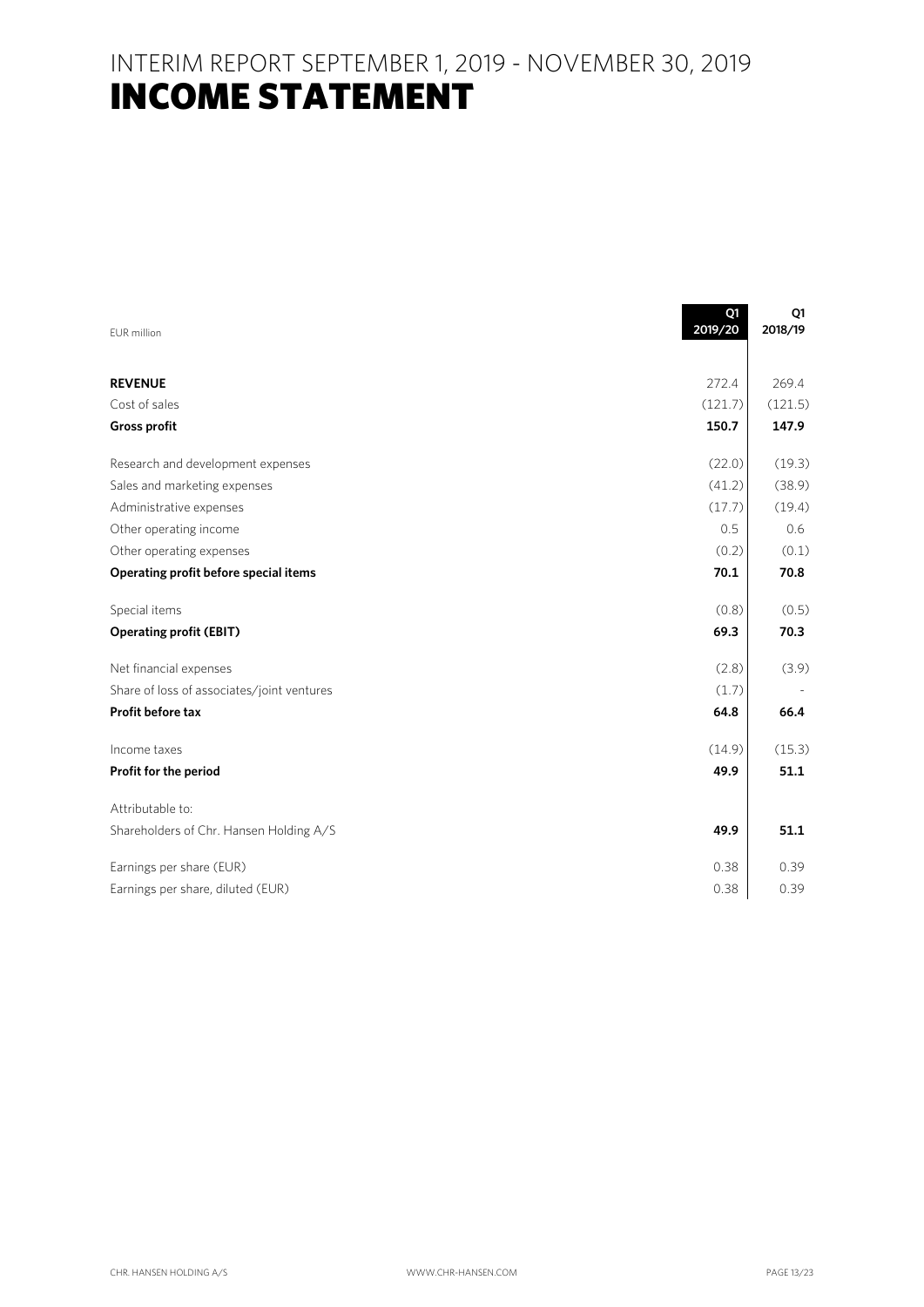# INTERIM REPORT SEPTEMBER 1, 2019 - NOVEMBER 30, 2019 STATEMENT OF COMPREHENSIVE INCOME

| <b>EUR</b> million                                                                                | Q1<br>2019/20 | Q1<br>2018/19 |
|---------------------------------------------------------------------------------------------------|---------------|---------------|
| Profit for the period                                                                             | 49.9          | 51.1          |
| Items that will not be reclassified subsequently to the income statement:                         |               |               |
| Remeasurements of defined benefits plans                                                          |               |               |
| Items that will be reclassified subsequently to the income statement when specific conditions are |               |               |
| met:                                                                                              |               |               |
| Currency translation of foreign Group companies                                                   | 1.3           | 6.0           |
| Cash flow hedge                                                                                   | 1.4           | (0.5)         |
| Tax related to cash flow hedges                                                                   | (0.1)         | 0.1           |
| Other comprehensive income for the period                                                         | 2.6           | 5.6           |
| Total comprehensive income for the period                                                         | 52.5          | 56.7          |
| Attributable to:                                                                                  |               |               |
| Shareholders of Chr. Hansen Holding A/S                                                           | 52.5          | 56.7          |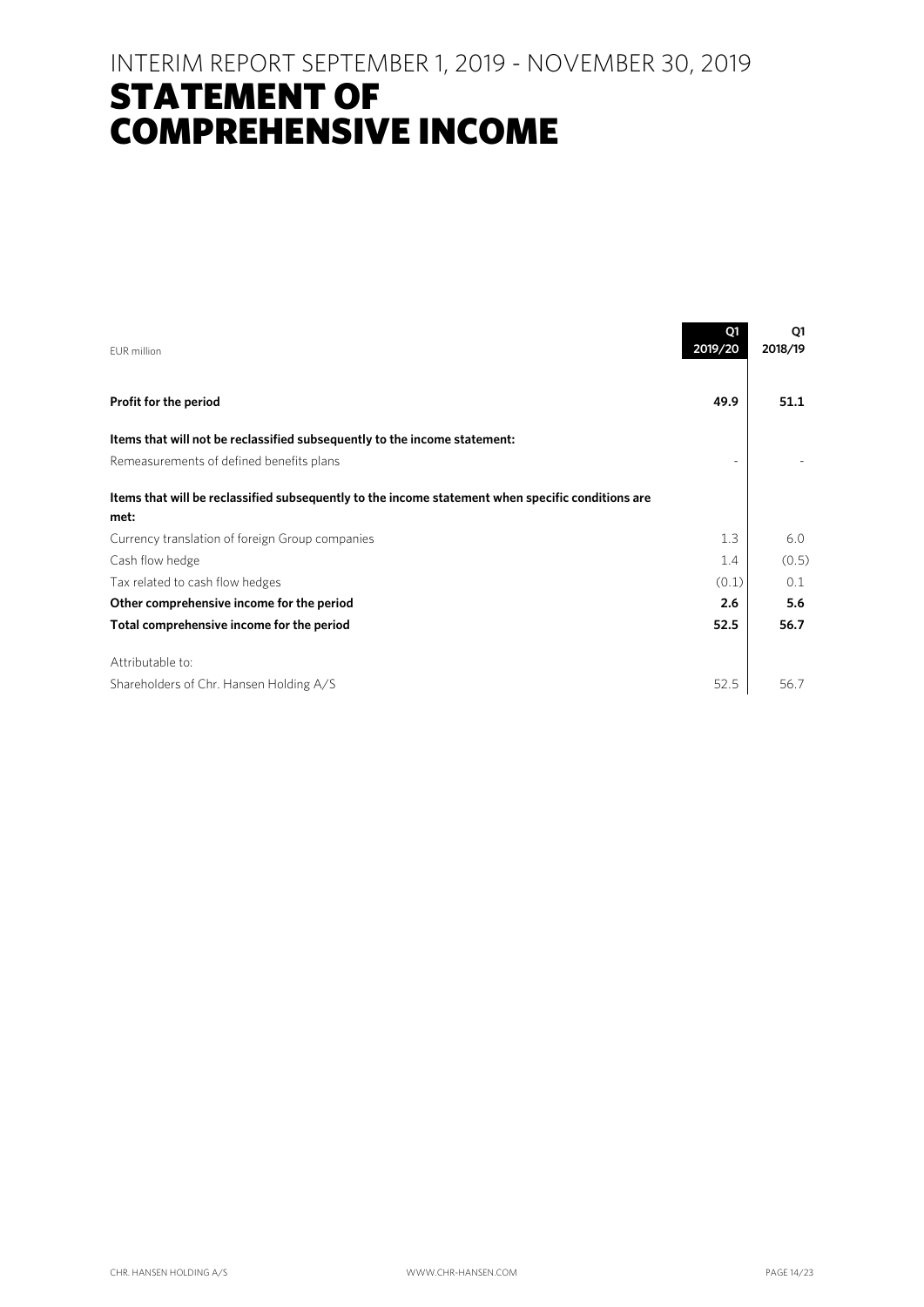# INTERIM REPORT SEPTEMBER 1, 2019 - NOVEMBER 30, 2019 **BALANCE SHEET**

| <b>EUR</b> million                        | Nov 30, 2019 | Nov 30, 2018 | Aug 31, 2019 |
|-------------------------------------------|--------------|--------------|--------------|
| <b>ASSETS</b>                             |              |              |              |
| Non-current assets                        |              |              |              |
| Intangible assets                         |              |              |              |
| Goodwill                                  | 772.9        | 770.6        | 772.9        |
| Other intangible assets                   | 172.3        | 182.1        | 172.3        |
| Intangible assets in progress             | 50.7         | 43.3         | 53.2         |
| <b>Total intangible assets</b>            | 995.9        | 996.0        | 998.4        |
| Property, plant and equipment             |              |              |              |
| Land and buildings                        | 246.5        | 145.7        | 207.1        |
| Plant and machinery                       | 201.0        | 188.0        | 200.7        |
| Other fixtures and equipment              | 36.6         | 24.8         | 31.6         |
| Property, plant and equipment in progress | 143.1        | 120.7        | 138.4        |
| Total property, plant and equipment       | 627.2        | 479.2        | 577.8        |
| Other non-current assets                  |              |              |              |
| Investment in associates/joint ventures   | 10.6         |              |              |
| Deferred tax                              | 7.6          | 7.2          | 7.6          |
| Total other non-current assets            | 18.2         | 7.2          | 7.6          |
| <b>Total non-current assets</b>           | 1,641.3      | 1,482.4      | 1,583.8      |
| <b>Current assets</b>                     |              |              |              |
| <b>Inventories</b>                        |              |              |              |
| Raw materials and consumables             | 30.5         | 33.7         | 30.0         |
| Work in progress                          | 63.7         | 56.0         | 59.8         |
| Finished goods and goods for resale       | 77.1         | 69.8         | 70.2         |
| <b>Total inventories</b>                  | 171.3        | 159.5        | 160.0        |
| <b>Receivables</b>                        |              |              |              |
| Trade receivables                         | 165.3        | 152.2        | 192.7        |
| Tax receivables                           | 3.3          | 3.1          | 3.8          |
| Other receivables                         | 20.5         | 20.3         | 19.1         |
| Prepayments                               | 11.9         | 11.3         | 11.0         |
| <b>Total receivables</b>                  | 201.0        | 186.9        | 226.6        |
| Cash and cash equivalents                 | 83.2         | 48.9         | 87.4         |
| <b>Total current assets</b>               | 455.5        | 395.3        | 474.0        |
| <b>Total assets</b>                       | 2,096.8      | 1,877.7      | 2,057.8      |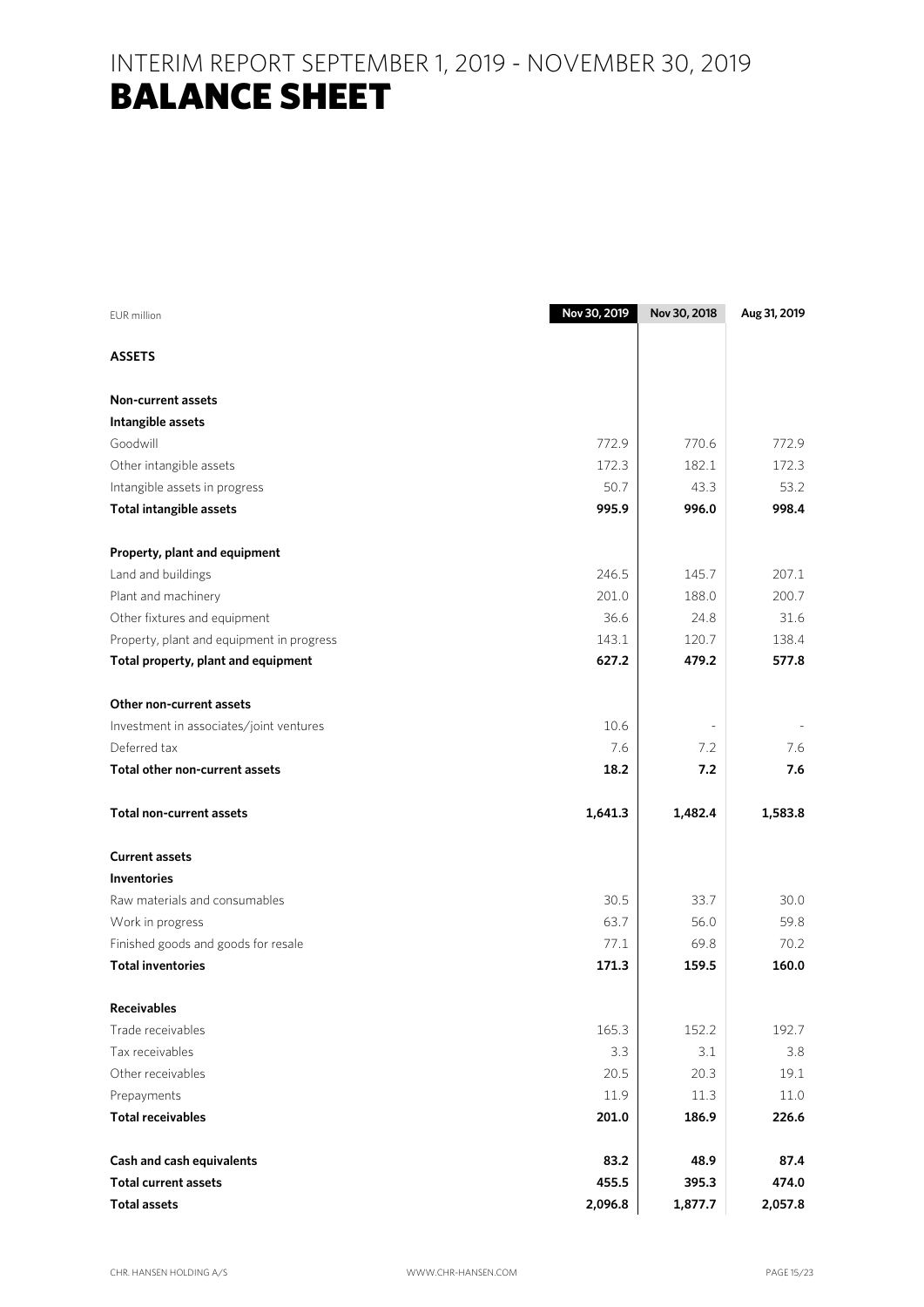# INTERIM REPORT SEPTEMBER 1, 2019 - NOVEMBER 30, 2019 **BALANCE SHEET**

| <b>EUR</b> million                    | Nov 30, 2019 | Nov 30, 2018   | Aug 31, 2019 |
|---------------------------------------|--------------|----------------|--------------|
| <b>EQUITY AND LIABILITIES</b>         |              |                |              |
| <b>Equity</b>                         |              |                |              |
| Share capital                         | 176.8        | 176.4          | 176.8        |
| Reserves                              | 550.4        | 536.7          | 620.4        |
| <b>Total equity</b>                   | 727.2        | 713.1          | 797.2        |
| <b>Liabilities</b>                    |              |                |              |
| <b>Non-current liabilities</b>        |              |                |              |
| Employee benefit obligations          | 7.9          | 7.2            | 7.8          |
| Deferred tax                          | 92.4         | 82.8           | 91.2         |
| Provisions                            | 3.6          | 3.5            | 3.7          |
| Borrowings                            | 626.9        | 639.2          | 668.9        |
| Leasing liability (due after 1 year)  | 85.8         | $\overline{a}$ | 54.6         |
| Tax payables                          | 15.6         | 15.6           | 15.6         |
| Deferred gain                         | 49.1         |                | 49.6         |
| Other payables                        |              |                | 8.3          |
| <b>Total non-current liabilities</b>  | 881.3        | 748.3          | 899.7        |
| <b>Current liabilities</b>            |              |                |              |
| Provisions                            |              |                | 0.1          |
| Borrowings                            | 148.6        | 123.8          | 96.2         |
| Leasing liability (due within 1 year) | 14.7         |                | 2.1          |
| Prepayments from customers            | 0.3          | 0.4            | 0.2          |
| Trade payables                        | 92.5         | 80.6           | 132.1        |
| Tax payables                          | 14.7         | 16.5           | 40.7         |
| Declared dividend                     | 123.7        | 114.2          |              |
| Deferred gain                         | 1.8          | $\overline{a}$ | 1.8          |
| Other payables                        | 92.0         | 80.8           | 87.7         |
| <b>Total current liabilities</b>      | 488.3        | 416.3          | 360.9        |
| <b>Total liabilities</b>              | 1,369.6      | 1,164.6        | 1,260.6      |
| <b>Total equity and liabilities</b>   | 2,096.8      | 1,877.7        | 2,057.8      |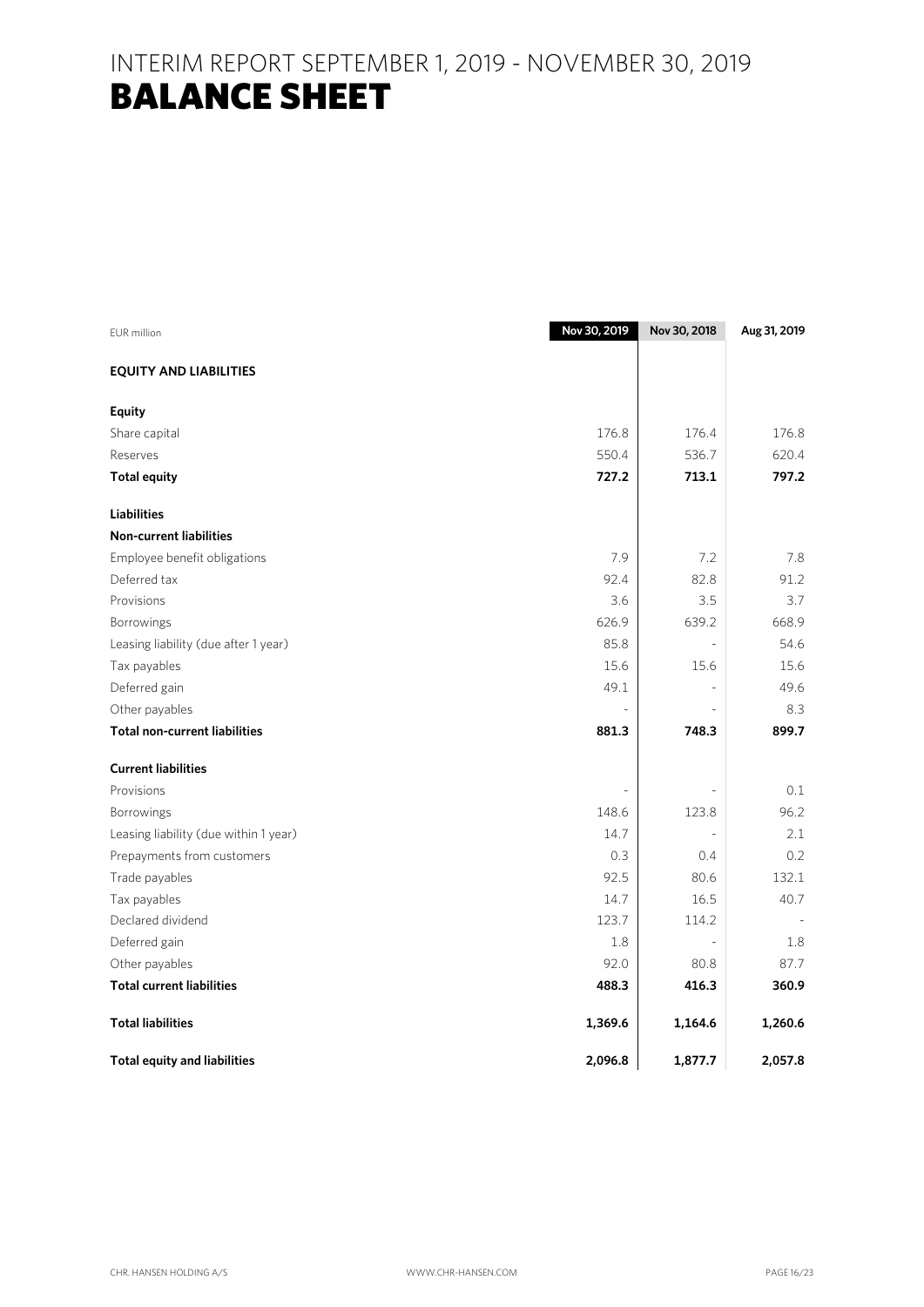# STATEMENT OF CHANGES IN EQUITY

| EUR million                                  |                          |                          |                            |                      | 2019/20      |
|----------------------------------------------|--------------------------|--------------------------|----------------------------|----------------------|--------------|
|                                              | Share capital            | Currency<br>translation  | <b>Cash flow</b><br>hedges | Retained<br>earnings | <b>Total</b> |
| Equity at September 1, 2019                  | 176.8                    | (45.3)                   | (6.2)                      | 671.9                | 797.2        |
| Total comprehensive income for the year, cf. |                          |                          |                            |                      |              |
| statement of comprehensive income            | $\overline{\phantom{0}}$ | 1.3                      | 1.3                        | 49.9                 | 52.5         |
| <b>Transactions with owners:</b>             |                          |                          |                            |                      |              |
| Share-based payment                          |                          |                          |                            | 1.2                  | 1.2          |
| Dividend                                     |                          | $\overline{\phantom{0}}$ | $\overline{\phantom{0}}$   | (123.7)              | (123.7)      |
| Equity at November 30, 2019                  | 176.8                    | (44.0)                   | (4.9)                      | 599.3                | 727.2        |

|                                                                                   |               |                         |                     |                      | 2018/19      |
|-----------------------------------------------------------------------------------|---------------|-------------------------|---------------------|----------------------|--------------|
| EUR million                                                                       | Share capital | Currency<br>translation | Cash flow<br>hedges | Retained<br>earnings | <b>Total</b> |
| Equity at September 1, 2018                                                       | 176.8         | (51.0)                  | (0.7)               | 646.5                | 771.6        |
| Total comprehensive income for the year, cf.<br>statement of comprehensive income | (0.4)         | 6.4                     | (0.4)               | 51.1                 | 56.7         |
| <b>Transactions with owners:</b>                                                  |               |                         |                     |                      |              |
| Purchase of treasury shares                                                       |               |                         |                     | (2.2)                | (2.2)        |
| Exercised share options                                                           |               |                         |                     |                      |              |
| Share-based payment                                                               |               | ٠                       |                     | 1.2                  | 1.2          |
| Dividend                                                                          |               |                         |                     | (114.2)              | (114.2)      |
| Equity at November 30, 2018                                                       | 176.4         | (44.6)                  | (1.1)               | 582.4                | 713.1        |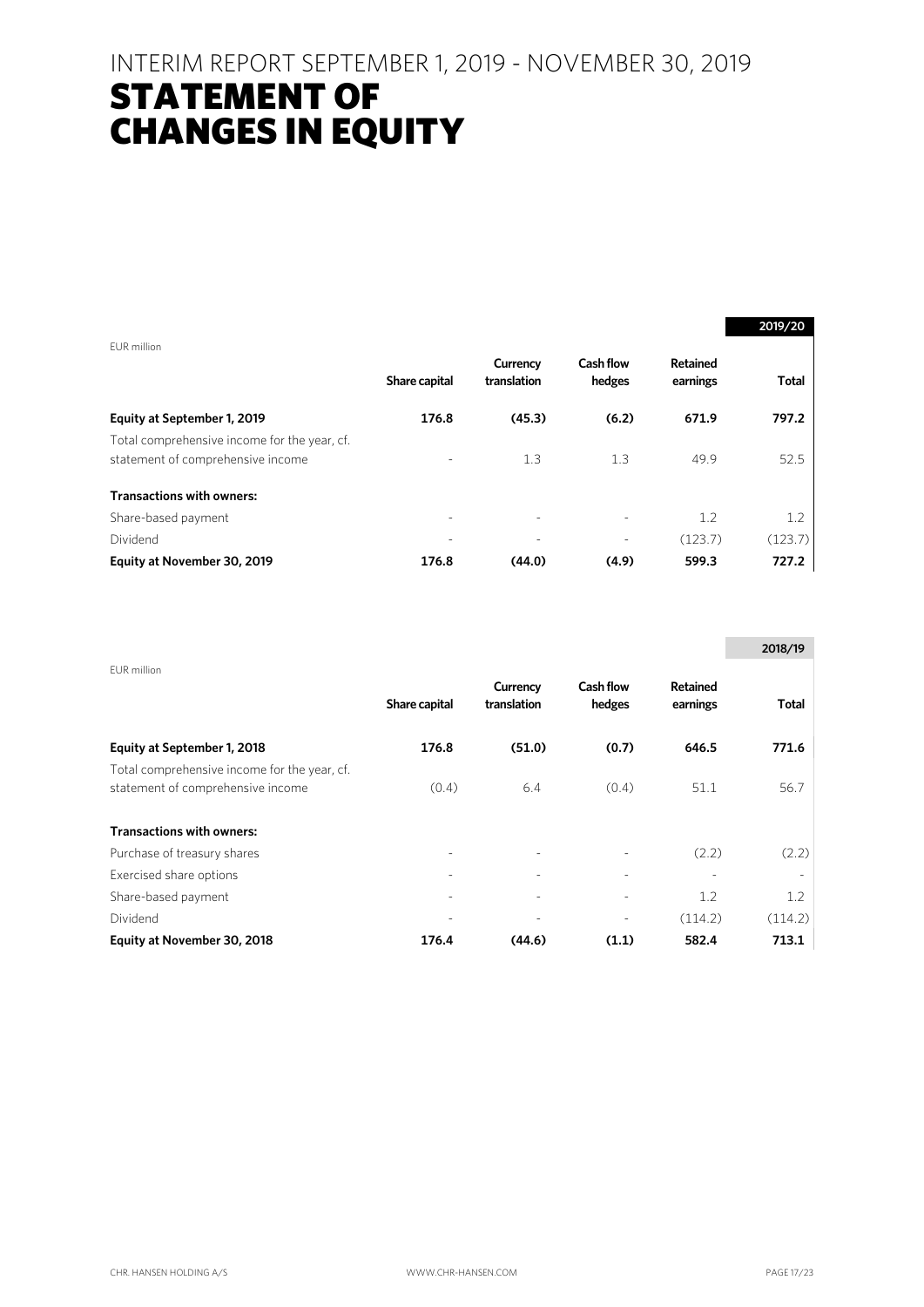# **CASH FLOW STATEMENT**

| <b>EUR</b> million                                                       | Q1<br>2019/20 | Q1<br>2018/19 |
|--------------------------------------------------------------------------|---------------|---------------|
|                                                                          |               |               |
| <b>Operating profit</b>                                                  | 69.3          | 70.3          |
| Non-cash adjustments                                                     | 19.1          | 15.8          |
| Change in working capital                                                | (24.7)        | (39.7)        |
| Interest payments made                                                   | (2.2)         | (2.2)         |
| Taxes paid                                                               | (39.6)        | (47.3)        |
| Cash flow from operating activities                                      | 21.9          | (3.1)         |
| Investments in intangible assets                                         | (4.7)         | (4.4)         |
| Investments in property, plant and equipment                             | (24.3)        | (25.5)        |
| Cash flow used for operational investing activities                      | (29.0)        | (29.9)        |
| Free operating cash flow                                                 | (7.1)         | (33.0)        |
| Acquisition of entities, net of cash acquired                            |               | (9.3)         |
| Cash flow used for investing activities                                  | (29.0)        | (39.2)        |
| Free cash flow                                                           | (7.1)         | (42.3)        |
| Borrowings                                                               | 24.0          | 28.8          |
| Repayment of long-term loans                                             | (16.5)        | (6.7)         |
| Investment in associates                                                 | (5.5)         |               |
| Purchase of treasury shares, net                                         |               | (2.1)         |
| Cash flow used in financing activities                                   | 2.0           | 20.0          |
| Net cash flow for the period                                             | (5.1)         | (22.3)        |
| Cash and cash equivalents, beginning of period                           | 87.4          | 69.1          |
| Unrealized exchange gains/(losses) included in cash and cash equivalents | 0.9           | 2.1           |
| Net cash flow for the year                                               | (5.1)         | (22.3)        |
| Cash and cash equivalents, end of period                                 | 83.2          | 48.9          |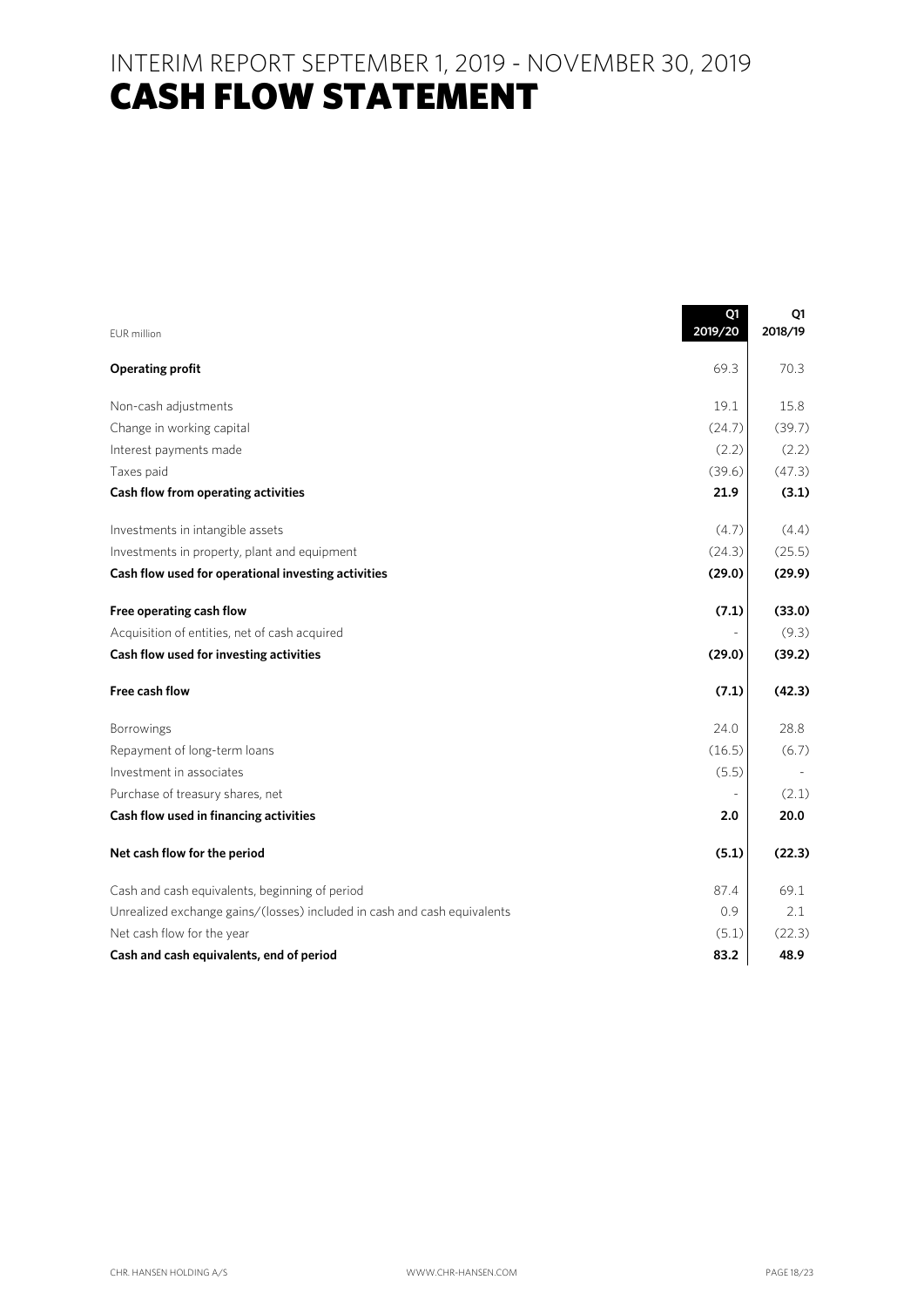This unaudited interim report has been prepared in accordance with IAS 34 and additional Danish regulations for the presentation of quarterly interim reports by listed companies. The interim report has been prepared in accordance with the accounting policies set out in the Annual Report for 2018/19, except for all new, amended or revised accounting standards and interpretations (IFRSs) adopted by the European Union effective for financial years beginning on or after January 1, 2019. Most relevant to the Group is IFRS 16 Leases.

#### **Impact of IFRS 16 Leases**

The Group implemented IFRS 16, Leases, effective January 1, 2019. Under IFRS 16, which replaces IAS 17, the lessee must recognize all leases with a term of more than 12 months, unless the leased asset is of low value. Accordingly, the Group's leases were recognized in the balance sheet at September 1, 2019 in the form of lease liabilities and lease assets representing the Groups right to use the underlying assets.

As regards the income statement, IFRS 16 implementation has resulted in lease payments being replaced by depreciation on leased assets and interest on lease liabilities.

The implementation of IFRS 16 resulted in almost all leased assets and liabilities being recognized in the statement of financial position, except for short-term leases and leases of low-value assets. The Group has applied the simplified transition approach and, accordingly, not restated the comparative figures. The impact in Q1 on EBIT was positive by EUR 0.1 million, depreciation increase by EUR 2.3 million. Net interest-bearing debt increased by EUR 45.6 million.

Any new leases entered in 2019/20 will be recognized as additions of lease assets and liabilities, respectively, which will enhance the effect on the above-mentioned accounting items and ratios in 2019/20.

#### Joint Ventures

Investments in Joint Ventures are recognized and measured under the equity method. The item "Investments in Joint Ventures" in the balance sheet include the proportionate ownership share of the net asset value of the enterprises calculated on the basis of the fair values of identifiable net assets at the time of acquisition with deduction or addition of unrealized intercompany profits or losses and with addition of the remaining value of any increases in value and goodwill calculated at the time of acquisition of the enterprises. Joint Ventures with a negative net asset value are recognized at EUR 0. Any legal or constructive obligation of the Parent Company to cover the negative balance of the enterprise is recognized in provisions.

### **SIGNIFICANT ACCOUNTING ESTIMATES AND ASSUMPTIONS**

In preparing this interim report Management has made various accounting estimates and assumptions that may significantly influence the amounts recognized in the Consolidated Financial Statement and related information at the reporting date. The accounting estimates and assumptions which Management considers to be material for the preparation and understanding of the interim report are stated in Note 1.2 in the Annual Report 2018/19 and relate to, e.g., income taxes, goodwill, other intangible assets, inventories as well as acquisition of entities.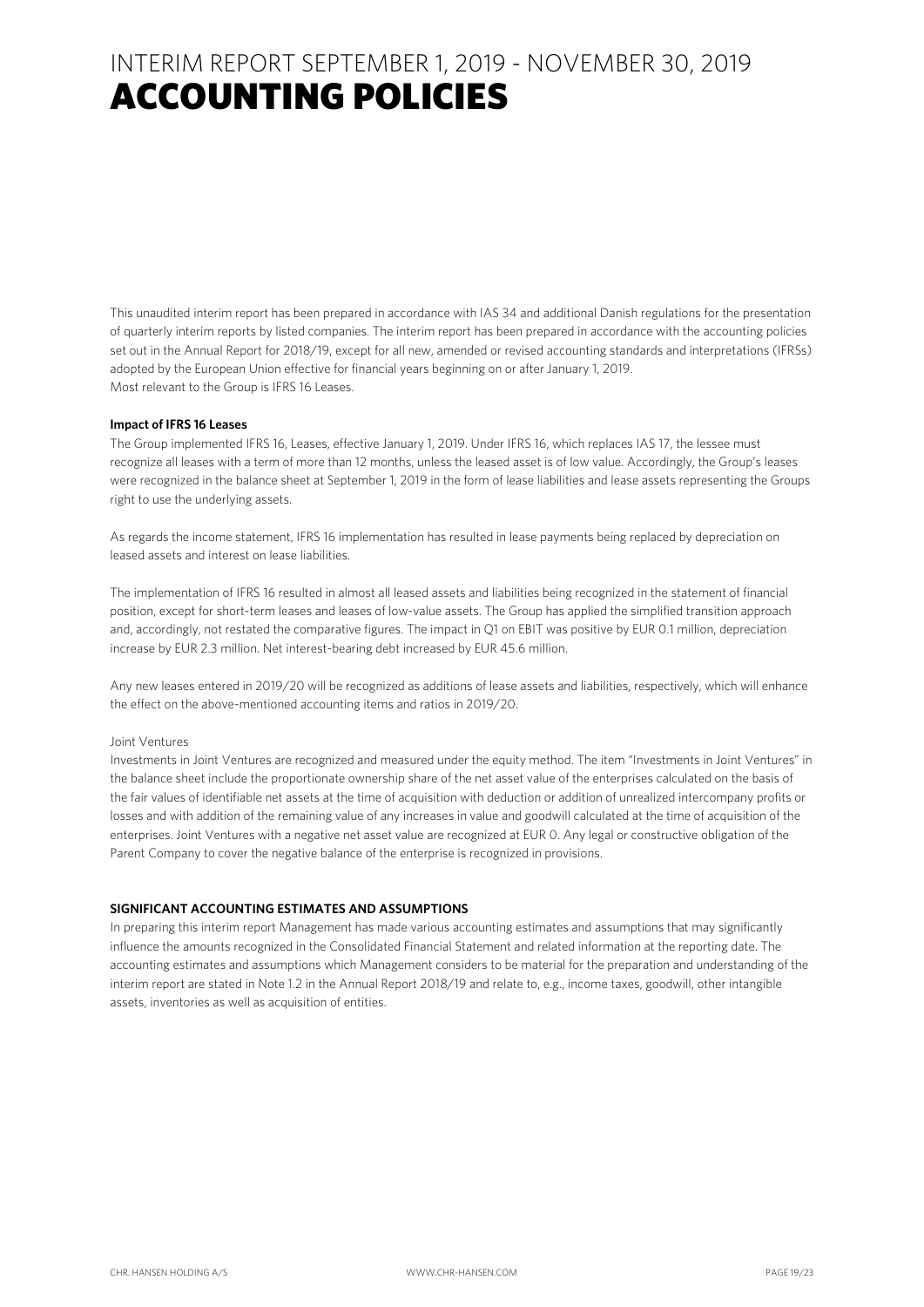| FUR million                                      |                                      |                              |                                 | Q1<br>2019/20 |
|--------------------------------------------------|--------------------------------------|------------------------------|---------------------------------|---------------|
|                                                  | Food<br>Cultures &<br><b>Enzymes</b> | Health &<br><b>Nutrition</b> | <b>Natural</b><br><b>Colors</b> | Group         |
| <b>INCOME STATEMENT</b>                          |                                      |                              |                                 |               |
| Revenue                                          | 166.1                                | 53.9                         | 52.4                            | 272.4         |
| EUR growth                                       | 3%                                   | (3)%                         | $(1)\%$                         | 1%            |
| Organic growth                                   | 4%                                   | (4)%                         | $(1)\%$                         | 1%            |
| Depreciation, amortization and impairment losses | (11.3)                               | (5.0)                        | (2.4)                           | (18.7)        |
| EBIT before special items                        | 53.2                                 | 10.6                         | 6.3                             | 70.1          |
| EBIT margin before special items                 | 32.1%                                | 19.6%                        | 12.0%                           | 25.7%         |
| Special items and net financial expenses         |                                      |                              |                                 | (5.3)         |
| <b>Profit before tax</b>                         |                                      |                              |                                 | 64.8          |

| FUR million                                      |                                      |                              |                                 | Q1<br>2018/19 |
|--------------------------------------------------|--------------------------------------|------------------------------|---------------------------------|---------------|
|                                                  | Food<br>Cultures &<br><b>Enzymes</b> | Health &<br><b>Nutrition</b> | <b>Natural</b><br><b>Colors</b> | Group         |
| <b>INCOME STATEMENT</b>                          |                                      |                              |                                 |               |
| Revenue                                          | 161.0                                | 55.6                         | 52.8                            | 269.4         |
| EUR growth                                       | 4%                                   | 15%                          | 3%                              | 6%            |
| Organic growth                                   | 10%                                  | 17%                          | 6%                              | 10%           |
| Depreciation, amortization and impairment losses | (9.4)                                | (4.5)                        | (1.7)                           | (15.6)        |
| EBIT before special items                        | 50.9                                 | 14.2                         | 5.7                             | 70.8          |
| EBIT margin before special items                 | 31.7%                                | 25.4%                        | 10.9%                           | 26.3%         |
| Special items and net financial expenses         |                                      |                              |                                 | (4.4)         |
| <b>Profit before tax</b>                         |                                      |                              |                                 | 66.4          |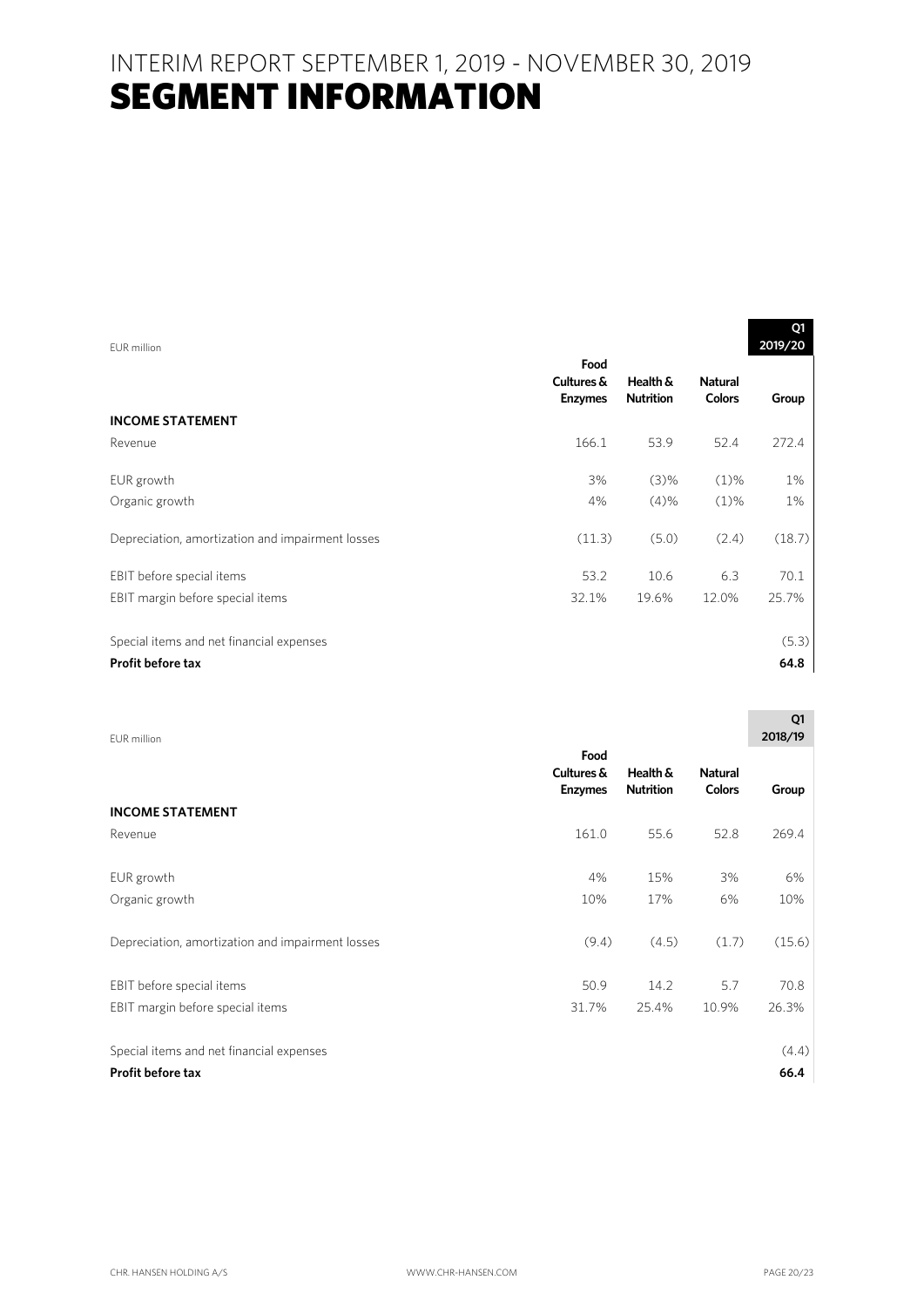(CONTINUED)

| EUR million                                             |                                      |                              |                                 | NOV 3U,<br>2019 |
|---------------------------------------------------------|--------------------------------------|------------------------------|---------------------------------|-----------------|
| <b>ASSETS</b>                                           | Food<br>Cultures &<br><b>Enzymes</b> | Health &<br><b>Nutrition</b> | <b>Natural</b><br><b>Colors</b> | Group           |
| Goodwill                                                | 535.7                                | 237.2                        | $\blacksquare$                  | 772.9           |
| Other intangible assets                                 | 101.7                                | 103.3                        | 18.0                            | 223.0           |
| Intangible assets                                       | 637.4                                | 340.5                        | 18.0                            | 995.9           |
| Property, plant and equipment                           | 401.2                                | 145.4                        | 80.6                            | 627.2           |
| Total non-current assets excluding deferred tax         | 1,038.6                              | 485.9                        | 98.6                            | 1,623.1         |
| Inventories                                             | 83.7                                 | 30.1                         | 57.5                            | 171.3           |
| Trade receivables                                       | 97.8                                 | 31.2                         | 36.3                            | 165.3           |
| Trade payables                                          | (45.4)                               | (17.4)                       | (29.7)                          | (92.5)          |
| Net working capital                                     | 136.1                                | 43.9                         | 64.1                            | 244.1           |
| Assets not allocated                                    |                                      |                              |                                 | 137.1           |
| Group assets                                            |                                      |                              |                                 | 2,096.8         |
| Invested capital excluding goodwill                     | 604.1                                | 281.7                        | 157.6                           | 1,043.4         |
| <b>ROIC excluding goodwill</b>                          | 36.7%                                | 14.7%                        | 17.8%                           | 27.8%           |
| Investment in non-current assets excluding deferred tax | 15.6                                 | 7.6                          | 5.8                             | 29.0            |
|                                                         |                                      |                              |                                 | Nov 30,<br>2018 |
|                                                         | Food                                 |                              |                                 |                 |
|                                                         | Cultures &                           | Health &                     | <b>Natural</b>                  |                 |
| <b>ASSETS</b>                                           | <b>Enzymes</b>                       | <b>Nutrition</b>             | <b>Colors</b>                   | Group           |
| Goodwill                                                | 533.5                                | 237.1                        | $\qquad \qquad \blacksquare$    | 770.6           |
| Other intangible assets                                 | 104.0                                | 103.9                        | 17.5                            | 225.4           |
| Intangible assets                                       | 637.5                                | 341.0                        | 17.5                            | 996.0           |
| Property, plant and equipment                           | 314.9                                | 117.4                        | 46.9                            | 479.2           |
| Total non-current assets excluding deferred tax         | 952.4                                | 458.4                        | 64.4                            | 1,475.2         |
| Inventories                                             | 76.0                                 | 29.2                         | 54.3                            | 159.5           |
| Trade receivables                                       | 87.0                                 | 29.2                         | 36.0                            | 152.2           |
| Trade payables                                          | (39.6)                               | (15.1)                       | (25.9)                          | (80.6)          |
| Net working capital                                     | 123.4                                | 43.3                         | 64.4                            | 231.1           |
| Assets not allocated                                    |                                      |                              |                                 | 90.8            |
| Group assets                                            |                                      |                              |                                 | 1,877.7         |
| Invested capital excluding goodwill                     | 542.3                                | 264.6                        | 128.8                           | 935.7           |
| <b>ROIC excluding goodwill</b>                          | 39.0%                                | 21.7%                        | 19.2%                           | 31.4%           |
| Investment in non-current assets excluding deferred tax | 19.0                                 | 7.4                          | 3.5                             | 29.9            |

**Nov 30, 30, 30, 30**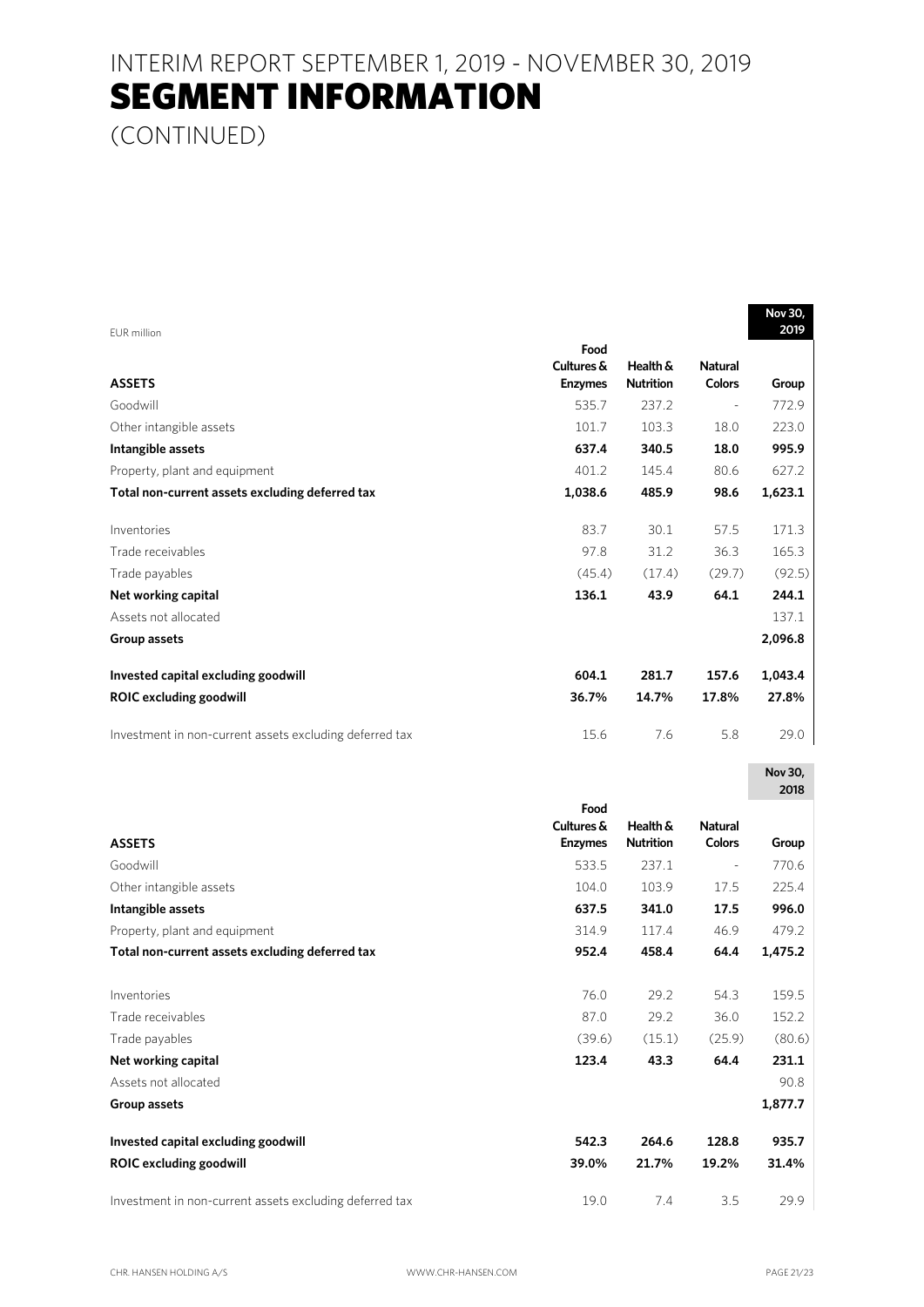(CONTINUED)

| EUR million                               |             |                         |             |              | Q1<br>2019/20 |
|-------------------------------------------|-------------|-------------------------|-------------|--------------|---------------|
| <b>GEOGRAPHIC ALLOCATION</b>              | <b>EMEA</b> | <b>North</b><br>America | <b>APAC</b> | <b>LATAM</b> | Group         |
| Revenue                                   | 112.8       | 76.7                    | 47.1        | 35.7         | 272.4         |
| EUR growth                                | (3)%        | 11%                     | $(1)\%$     | $(0)\%$      | 1%            |
| Organic growth                            | (4)%        | 7%                      | $(2)\%$     | 9%           | 1%            |
| Non-current assets excluding deferred tax | 1,365.6     | 198.5                   | 19.9        | 45.3         | 1,629.3       |

| EUR million                               |             |              |             |              | Q1<br>2018/19 |
|-------------------------------------------|-------------|--------------|-------------|--------------|---------------|
|                                           |             | <b>North</b> |             |              |               |
|                                           | <b>EMEA</b> | America      | <b>APAC</b> | <b>LATAM</b> | Group         |
|                                           |             |              |             |              |               |
| Revenue                                   | 116.7       | 69.1         | 47.7        | 35.9         | 269.4         |
| EUR growth                                | 5%          | 6%           | 8%          | 5%           | 6%            |
| Organic growth                            | 8%          | 4%           | 9%          | 31%          | 10%           |
|                                           |             |              |             |              |               |
| Non-current assets excluding deferred tax | 1,260.3     | 170.8        | 13.3        | 30.8         | 1,475.2       |